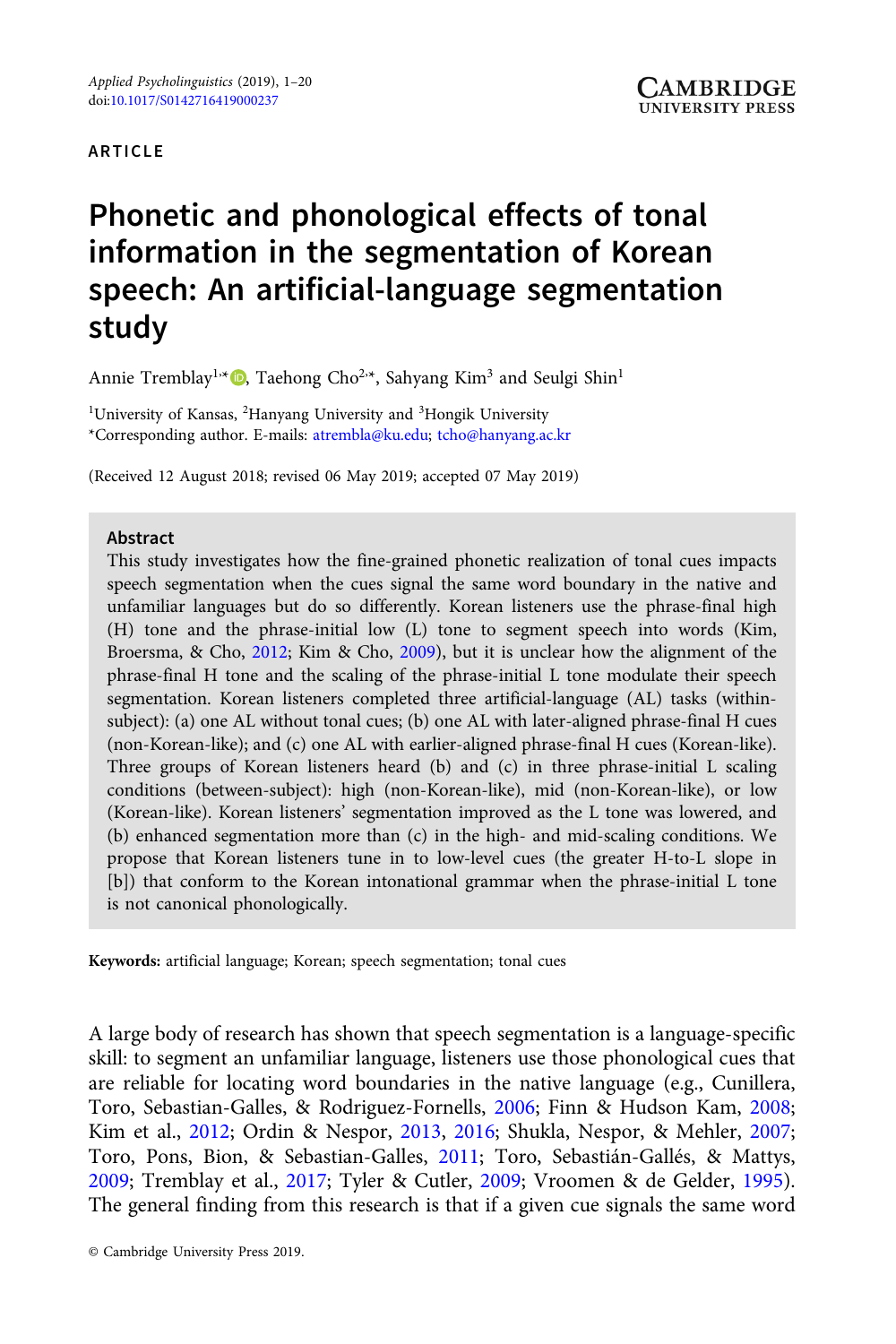boundary in the native and unfamiliar languages, segmentation of the unfamiliar language is enhanced, whereas if a given cue signals different word boundaries in the two languages, segmentation of the unfamiliar language is inhibited (e.g., Kim et al., [2012](#page-18-0); Tremblay et al., [2017;](#page-19-0) Tyler & Cutler, [2009](#page-19-0)). What is unclear from this research, however, is how the fine-grained phonetic realization of a given cue to word boundary impacts speech segmentation in cases where the cue signals the same word boundary in the native and unfamiliar languages but does so differently in the two languages. A great deal of research has shown that fine-grained phonetic details modulate the process by which speech segmentation takes place (i.e., the degree to which target and competitor words are activated and compete as the continuous speech signal unfolds; e.g., Cho, McQueen, & Cox, [2007](#page-18-0); Salverda, Dahan, & McQueen, [2003;](#page-18-0) Salverda et al., [2007](#page-18-0); Spinelli, McQueen, & Cutler, [2003;](#page-19-0) Tremblay & Spinelli, [2014](#page-19-0)). Much less attention has been paid to whether this fine-grained information also has an important impact on the outcome of speech segmentation (i.e., whether the intended words are ultimately extracted from the speech signal; e.g., see Spinelli, Grimault, Meunier, & Welby, [2010](#page-18-0)).

The present study sheds light on this question by examining Korean listeners' use of fine-grained tonal cues in speech segmentation. The intonational system of Korean has been analyzed as having an accentual phrase (AP), with L(HL)H  $(L = low$  tone,  $H = high$  tone) as the basic underlying tonal pattern in nonutterance-final APs that begin with a lenis segment (Jun,  $1998, 2000$  $1998, 2000$  $1998, 2000$ ).<sup>[1](#page-17-0)</sup> The AP-final H tone and AP-initial L tone can thus signal word-final and word-initial boundaries in continuous speech. However, whereas the AP-final H tone is loosely anchored to the AP-final syllable, the following AP-initial L tone is tightly anchored to the APinitial syllable; this means that the alignment of the AP-final H tone can vary, but it is sufficiently early to allow for the AP-initial L tone to reach its target (and have a low scaling) early on in the AP-initial syllable (Jun, [2000](#page-18-0), Example 9). One question that arises from these phonetic details is whether Korean listeners' ability to segment speech into words would be affected by the alignment of the AP-final H tone (in relation to the word-final boundary) and by the scaling (i.e., pitch level) of the subsequent AP-initial L tone. Answering this question would not only clarify how AP-final and AP-initial tonal cues affect Korean listeners' speech segmentation in relation to the intonational phonology of Korean but also shed light on the role of the fine-grained phonetic details of tonal cues on the outcome of speech segmentation.

Korean listeners' speech segmentation has been shown to benefit from both the AP-final H tone and the AP-initial L tone when these tones are realized in their canonical form. For example, using word-spotting experiments where the AP-final tone of the nonsense carrier phrase and the tones of the AP-initial disyllabic target word were independently manipulated as H or L, Kim and Cho ([2009,](#page-18-0) Experiment 1) showed that Korean listeners' ability to extract and recognize real Korean words from nonsense carrier phrases benefited from a preceding AP-final H tone only in the presence of an AP-initial L tone in the target word, and it benefited from an AP-initial L tone in the target word only in the presence of a preceding AP-final H tone. Similarly, using an artificial-language (AL) segmentation paradigm in which word boundaries were signaled by an H-L tone sequence (corresponding to an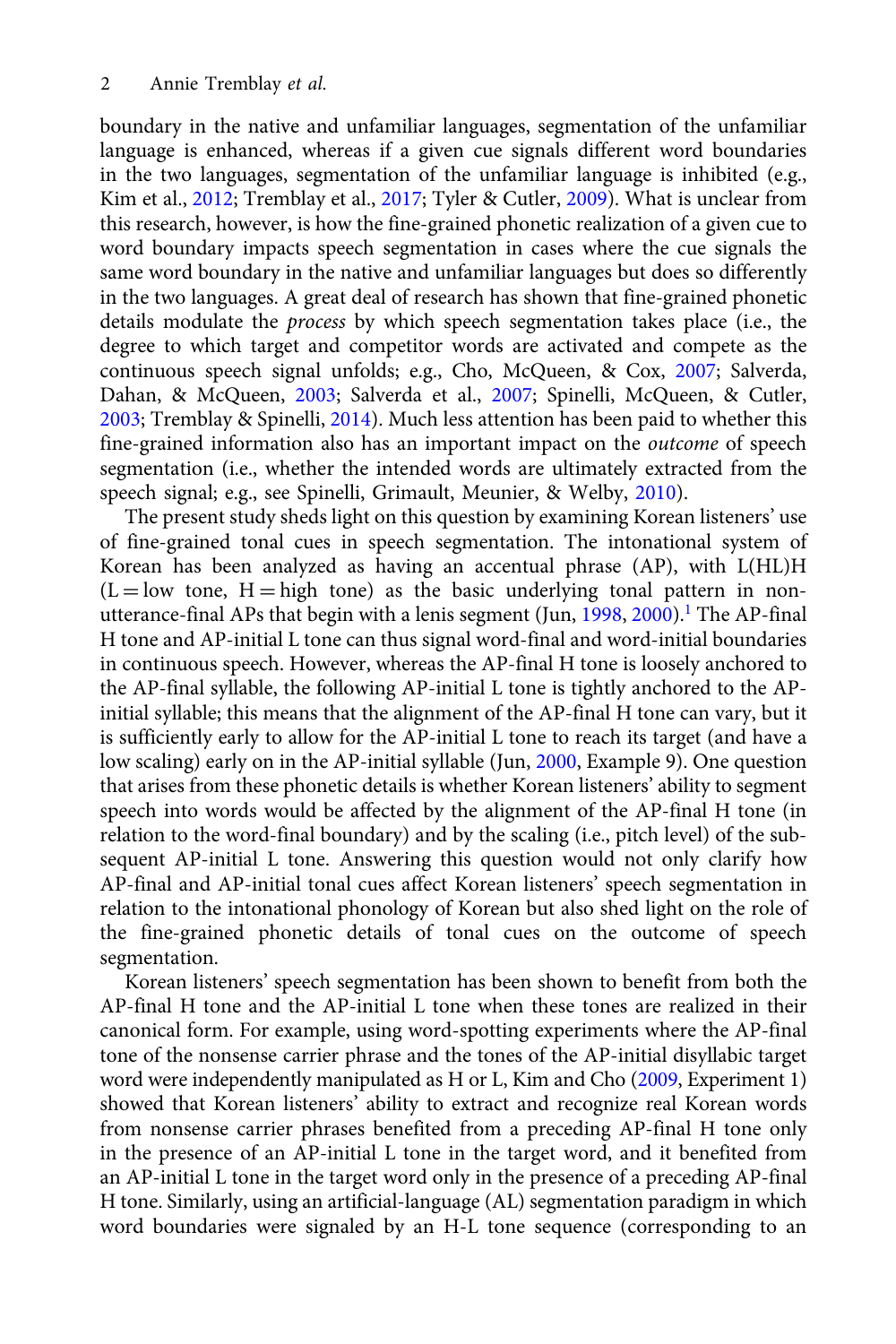AP-final H tone and an AP-initial L tone) or by an L-H tone sequence (corresponding to an AP-final L tone and an AP-initial H tone), Kim et al. ([2012](#page-18-0), Experiment 1) showed that Korean listeners' ability to extract words from the AL improved (relative to a control condition without tonal cues) only when word boundaries were signaled by a sequence of H-L tone. The results of these two studies indicate that Korean listeners' speech segmentation is enhanced only when word boundaries are signaled by both the AP-final H tone and the AP-initial L tone. However, these two studies leave open the question of whether Korean listeners' speech segmentation would also be affected by the fine-grained phonetic details of the AP-final H tone and AP-initial L tone such as their alignment and scaling, respectively.

A recent study on spoken word recognition with native Korean listeners suggests that the fine-grained phonetic details of the native intonational system have an important effect on speech segmentation in a second language when the native and second languages have similar intonational systems. Tremblay, Broersma, Coughlin, and Choi [\(2016\)](#page-19-0) investigated the use of fundamental frequency (F0) rise as a cue to word-final boundaries in French by native French listeners and Koreanspeaking learners of French (and English-speaking learners of French). Like Korean, the intonational system of French has been analyzed as having an AP, with L(HL)H also being the basic underlying tonal pattern of non-utterance-final APs (Jun & Fougeron, [2000,](#page-18-0) [2002](#page-18-0)). Importantly, French differs from Korean in the alignment of the AP-final H tone with the syllable and in the scaling of the following AP-initial L tone: in French, the AP-final H tone tends to peak at or toward the end of the AP-final syllable, and the pitch lowering of the subsequent AP-initial L tone tends to begin in the following AP-initial syllable (e.g., Jun & Fougeron, [2002,](#page-18-0) Figure 8a; Welby, [2006](#page-19-0)). Thus, the AP-initial L tone has a relatively higher scaling in French than in Korean.<sup>[2](#page-17-0)</sup> The participants in Tremblay et al.  $(2016)$  $(2016)$  $(2016)$  completed an eyetracking experiment with stimuli where the monosyllabic target word and the first syllable of the following adjective (e.g., chat lépreux "leprous cat") were temporarily ambiguous with a disyllabic competitor word (e.g., chalet "cabin"). The monosyllabic target word was manipulated so that it would contain or not contain an H tone, realized as an F0 rise that peaked at the offset of the monosyllabic word. The presence of the H tone was predicted to reduce the activation of the lexical competitor (as it signals the end of the word aligned with the right edge of the AP) and thus result in a higher target-over-competitor fixation advantage. Such results were confirmed for native French listeners (and English L2 learners of French) but not for Korean L2 learners of French, who did not show an enhancing effect of F0 rise in their target-over-competitor fixation advantage. On the basis of these results, the authors argued that Korean listeners were unable to learn the fine-grained intonational differences between the two languages, namely, that the AP-final H tone peaks later and the AP-initial L tone has a higher scaling in French than in Korean. Consequently, Korean listeners, as suggested by the authors, were unable to use the French AP-final H tone to locate word-final boundaries in French.

Tremblay et al.'s ([2016](#page-19-0)) results highlight the importance of fine-grained language-specific tonal cues in the speech segmentation process: for tonal information to modulate lexical activation and competition in a targetlike manner, a given cue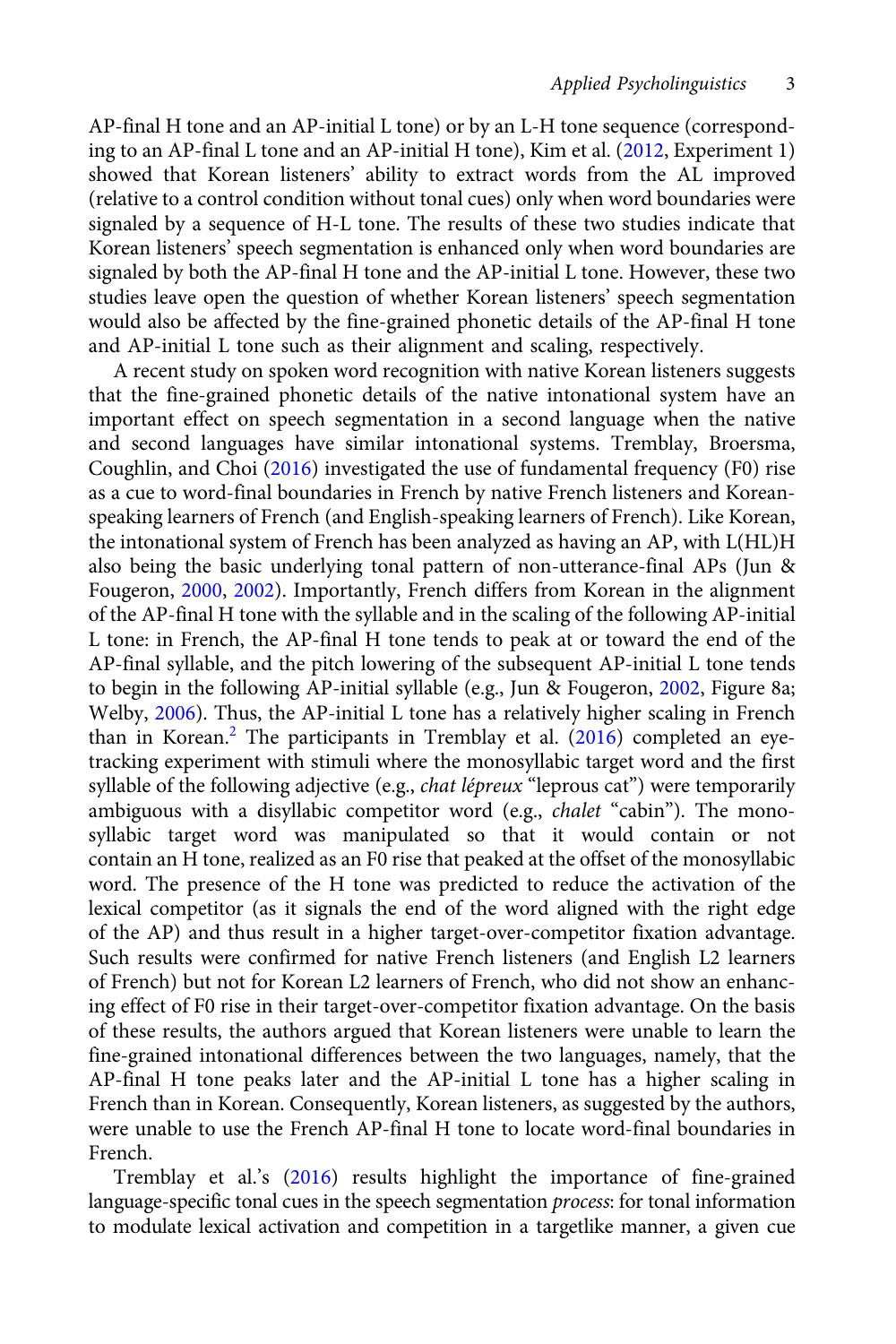must not only signal the same boundary in the native and target languages but also be realized similarly at a fine-grained phonetic level. However, it is unclear from these results what kind of fine-grained phonetic detail of prosody led to the inhibitory effect, that is, whether Korean listeners' segmentation of French was inhibited by the different alignments of the AP-final H tone or by the different scaling (or the different phonetic targets) of the AP-initial L tone in the two languages (or by both). In other words, from the perspective of Korean speech segmentation, Tremblay et al.'s [\(2016](#page-19-0)) results raise the question of whether Korean listeners are more dependent on the alignment of the AP-final H tone or on the scaling of the AP-initial L tone (or on both). In addition, it is unclear whether the independent manipulation of such fine-grained tonal cues would impact Korean listeners' speech segmentation outcome (i.e., listeners' ability to successfully segment words from a continuous speech stream).

The present study seeks to fill these gaps by investigating the effects of AP-final H tone alignment and AP-initial L tone scaling on Korean listeners' speech segmentation. It does so using an AL segmentation paradigm similar to that of Kim et al. ([2012](#page-18-0)). Typical AL segmentation studies with adult listeners consist of two phases: a familiarization phase and a test phase. In the familiarization phase, participants listen to a string of consecutive syllables for a given period of time (e.g., 20 mins); these strings of syllables are concatenated words, and listeners' task is to recognize words in the signal by figuring out where words begin and end. In each trial of the test phase, participants hear two short strings of syllables and must decide which of the two strings formed a word in the AL; one string is a word in the AL, and the other string is either a nonword foil (the syllables were never heard together in the AL) or a partword foil (two consecutive syllables came from a given word in the AL and the other syllable came from an adjacent word in the AL, such that the sequence of the three syllables was heard together at least once in the AL). Research has shown that transitional probabilities alone (i.e., the probability that a given syllable would follow another given syllable) can help listeners' segment an AL in which no other cues to word boundaries are present, with segmentation accuracy typically being significantly above chance (e.g., Monaghan, Chater, & Christiansen, [2005;](#page-18-0) Saffran, [2001](#page-18-0); Saffran, Newport, & Aslin, [1996\)](#page-18-0). The question in such a design is whether tonal cues to word boundaries would enhance or inhibit speech segmentation above and beyond transitional probabilities alone.

An AL segmentation paradigm is ideal for examining the role of fine-grained tonal information, because it makes it possible to isolate effects of subtle tonal cues from effects of lexical information, all the while revealing whether the effects of the different tonal cues are independent. If Korean listeners' speech segmentation benefits from an earlier-aligned AP-final H tone, word-identification performance should be higher following exposure to an AL that contains such a tone than following exposure to an AL that contains a later-aligned AP-final H tone. Similarly, if Korean listeners' speech segmentation benefits from an AP-initial L tone that is phonetically lower and thus more consistent with the phonetic realization of the intonational phonology of Korean, word-identification performance should be higher following exposure to an AL that contains such a tone than following exposure to an AL that contains an AP-initial L tone with a higher scaling. Note that an L tone may also occur in the middle of an AP (i.e., in LHLH, which is the canonical AP tonal distribution in Korean). However, the AP-medial L tone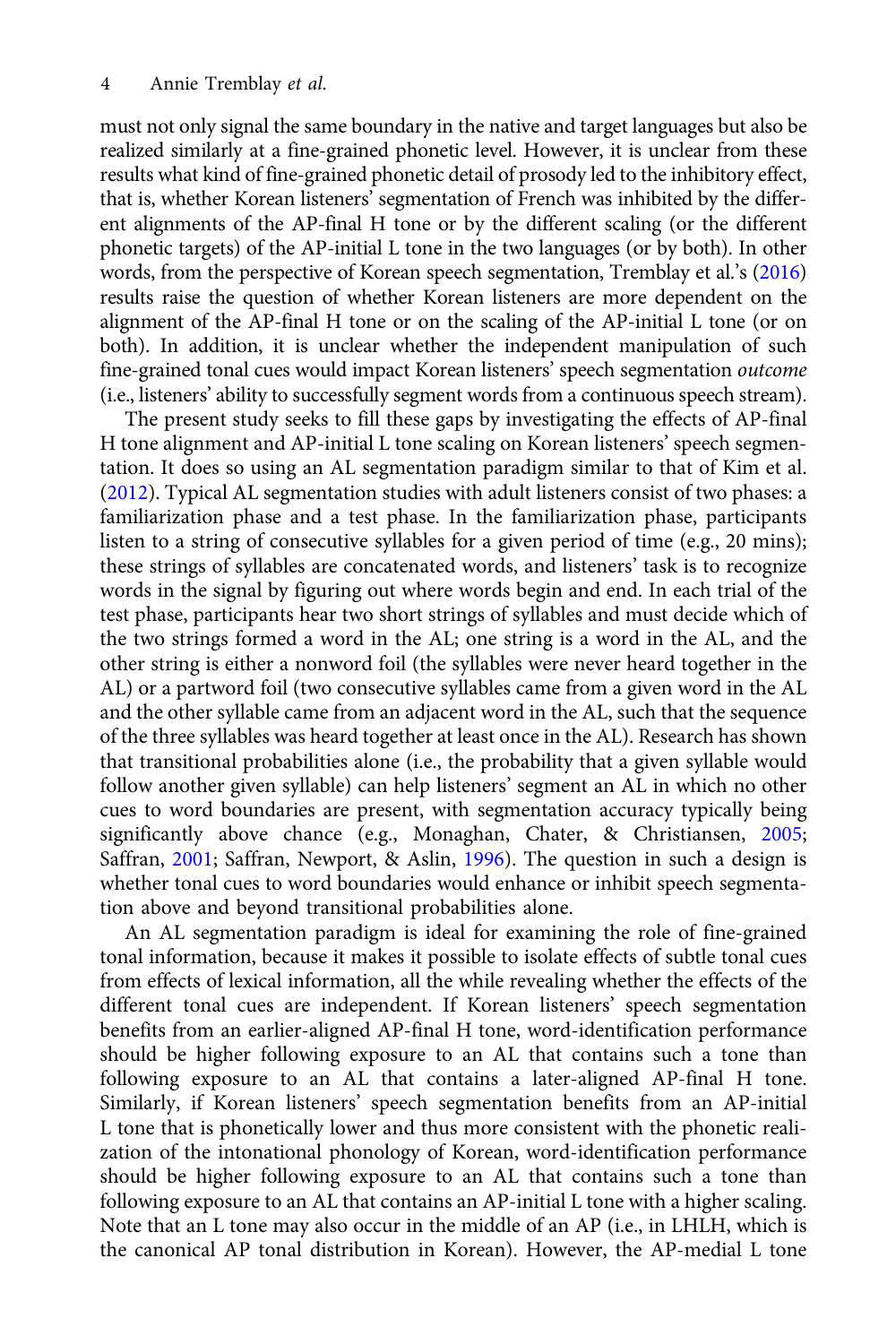(in LHLH) is typically scaled higher than the AP-initial L tone (Jun, [2000\)](#page-18-0). The higher scaling of an L tone may therefore be interpreted as suggesting that the L tone occurs in the AP-medial position rather than in the AP-initial position. Given that an AP-medial L tone often occurs in the middle of a word (whereas an AP-initial L tone always co-occurs with a word-initial syllable), the higher L tone scaling consistent with an AP-medial L tone may therefore inhibit speech segmentation. Finally, if the two tonal cues work together rather than independently to signal the prosodic boundary to be aligned with the assumed lexical boundary, we might find that the AP-final H tone will enhance speech segmentation only in the presence of an AP-initial L tone with a low scaling. Relatedly, if one cue is more important than the other for signaling lexical boundaries, we might find a weaker effect of the less important cue when the more important cue provides strong support for the boundary marking. Given the importance of the AP-initial L tone in Korean listeners' segmentation (Kim & Cho, [2009](#page-18-0)), we anticipate that the effect of AP-initial L tone scaling will be greater than that of the AP-final H tone alignment, and that an effect of AP-final H tone alignment is less likely to emerge when the AP-initial L tone is canonical phonologically (i.e., when it is realized with a low scaling).

These predictions were tested by examining Korean listeners' segmentation of an AL whose prosody mimics that of French, thus providing an ecologically valid way to test how tonal cues impact speech segmentation when the cues signal the same word boundary in the native language and unfamiliar AL but differ in their fine-grained phonetic detail.

## Method

### Experimental design

This study uses a 3 (AP-final H tone manipulations)  $\times$  3 (AP-initial L tone manipulations) design. All listeners heard three ALs containing CVCVCV (consonant–vowel–consonant–vowel–consonant–vowel) words (within-subject design). Two of these ALs contained tonal cues and thus served as experimental conditions. The two experimental conditions differed in their AP-final H tone alignment: one AL contained the AP-final H tone peaking at the very end of the word-final syllable (later-aligned AP-final H tone, consistent with the French F0 rising pattern and deviating from the Korean F0 rising pattern); and one AL contained the AP-final H tone peaking earlier in the word-final syllable (earlier-aligned AP-final H tone, consistent with the Korean F0 rising pattern and deviating from the French F0 rising pattern). The third AL did not contain any tonal cues to word boundaries and thus served as a control condition. The AP-final H tone alignment and control manipulations were treated as a within-subject variable because we anticipated its effect to be subtle and more likely to emerge in the same group of individuals. Consequently, participants were exposed to three different ALs (containing different words) over three testing sessions, with the order of conditions and of ALs being counterbalanced across participants, with the exception that the control condition (without tonal cues) was always heard in the second session. Crucially, three different groups of listeners heard these three ALs, with the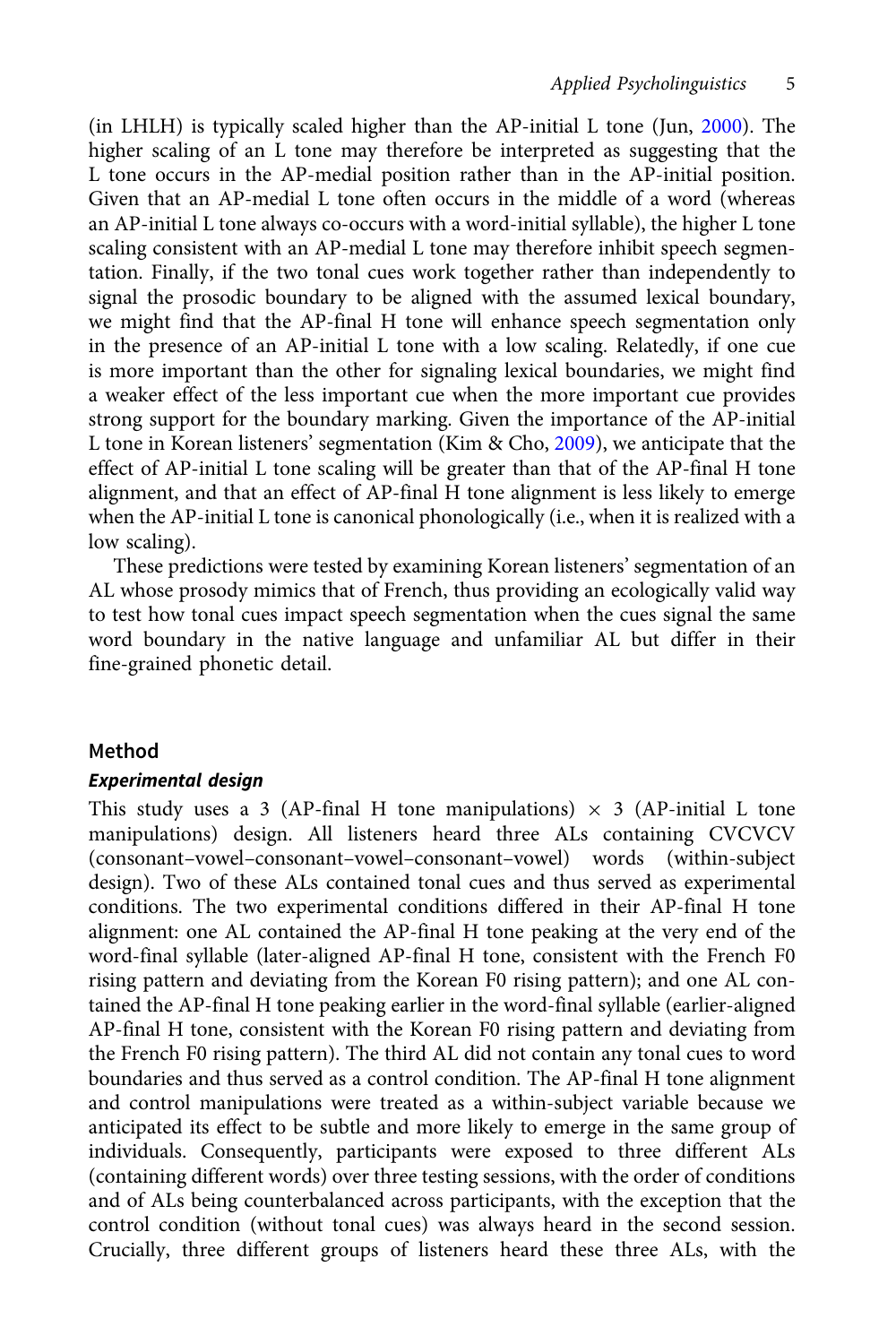|                     | Session 1                                                                    | Session 2                  | Session 3                                                                    |
|---------------------|------------------------------------------------------------------------------|----------------------------|------------------------------------------------------------------------------|
| Group 1<br>$(n=36)$ | High AP-initial L tone scaling<br>+ earlier/later-aligned<br>AP-final H tone | Control (no<br>tonal cues) | High AP-initial L tone scaling<br>+ later/earlier-aligned<br>AP-final H tone |
| Group 2<br>$(n=36)$ | Mid AP-initial L tone scaling +<br>earlier/later-aligned<br>AP-final H tone  | Control (no<br>tonal cues) | Mid AP-initial L tone scaling +<br>later/earlier-aligned<br>AP-final H tone  |
| Group 3<br>$(n=36)$ | Low AP-initial L tone scaling<br>+ earlier/later-aligned<br>AP-final H tone  | Control (no<br>tonal cues) | Low AP-initial L tone scaling<br>+ later/earlier-aligned<br>AP-final H tone  |

<span id="page-5-0"></span>Table 1. Experimental design

experimental ALs being heard in three AP-initial L tone scaling conditions (between subject): high scaling (most deviating from the canonical realization of the APinitial L tone in Korean), mid scaling, and low scaling (matched with the canonical F0 realization of the AP-initial L tone in Korean). The experimental design is summarized in Table 1.

### **Participants**

A total of 108 adult native Korean listeners (mean age = 23.9 years,  $SD = 2.9$ , 43 women) participated in this study, with 36 listeners completing only one of the three AP-initial L tone scaling conditions. All listeners were tested at Hanyang University in Seoul, South Korea.

#### **Materials**

## Artificial languages (familiarization phase)

Seven consonants (/p, t, k, s, n, m, l/) and five vowels (/a, e, i, o, u/) were used to create 33 syllables; these syllables were then combined to create 18 trisyllabic words, 6 of which occurred in each of the three ALs: AL1 contained the words [lapame], [nelaki], [liteno], [patute], [tunomu], [kilipo]; AL2 contained the words [setika], [nipuko], [sukolo], [monipu], [pemoma], [kamati]; and AL3 contained the words [pinuku], [soleta], [leketo], [nutake], [sakumi], [nasopi].<sup>[3](#page-17-0)</sup> All the syllables were phonotactically possible in Korean, and none of the created words existed in Korean.

The syllables were recorded individually by a female native speaker of Castilian Spanish. Because Korean speakers produce segmental cues to AP-initial (and thus word-initial) boundaries (e.g., Cho & Keating, [2001](#page-17-0)), it was deemed preferable to elicit productions from someone who does not speak Korean so that the AL would not contain Korean-specific segmental cues to word boundaries. Following Kim et al. ([2012](#page-18-0)), the individual syllables were normalized to have a duration of 252 ms, and they were then concatenated to create the trisyllabic words.

To create a later-aligned AP-final H tone condition that would mirror the AP-final H tone alignment of a French speaker, a female native speaker of French recorded a series of 14 consecutive CVCVCV French words three times, all of which contained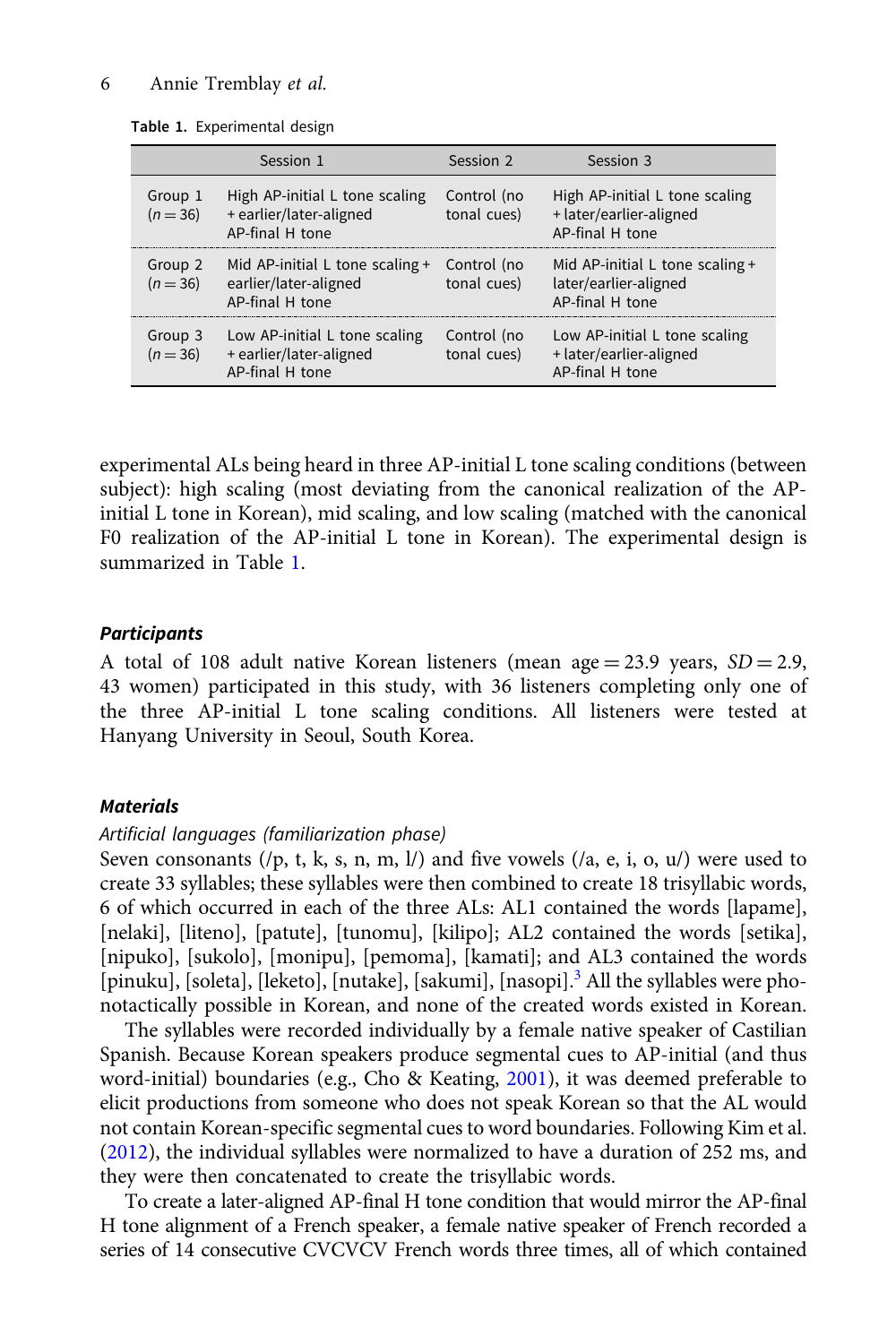<span id="page-6-0"></span>

Figure 1. Mean fundamental frequency (F0, in Hertz) for each time slice in the later-aligned and earlier-aligned AP-final H tone conditions with a high AP-initial L tone scaling.

only voiced consonants. The pitch contour of the second through the thirteenth word in each repetition (total: 36 tokens) was extracted in 30 time slices (10 time slices for every syllable), and the average pitch contour was calculated. The average F0 was 220 Hz for the first syllable, 188 Hz for the second syllable, and 220 Hz for the third syllable; the maximum F0 was 230 Hz for the first syllable (time slice 1), 194 Hz for the second syllable (time slice 11), and 245 Hz for the third syllable (time slice 29). The mean F0 (in Hz) for each of the time slices of this later-aligned AP-final H tone condition with a high AP-initial L tone scaling is provided in Figure 1 (solid line). The average pitch contour extracted over the 30 time slices was then superimposed over the trisyllabic words of the ALs using the PSOLA (Pitch Synchronous Overlap Add) function of Praat (Boersma & Weenink, [2017](#page-17-0)).

To create an earlier-aligned AP-final H tone condition that would mirror the AP-final H tone alignment of a Korean speaker, a female native speaker of Korean recorded a series of 14 consecutive CVCVCV Korean words three times, all of which contained only phonetically voiced consonants in word-internal position. To identify where the AP-final H tone typically peaks during the AP-final syllable in Korean, the pitch contour of the 2nd through the 13th word in each repetition (total: 36 tokens) was similarly extracted, and the average pitch contour was calculated. The Korean speaker's average pitch contour is presented in Figure [A.1](#page-19-0) of Appendix [A](#page-19-0). The peak of the AP-final H tone produced by the Korean speaker was then identified, and the later-aligned AP-final H contour (recorded from the French speaker) was superimposed over the trisyllabic words of the three ALs such that the peak of its AP-final H tone would occur with the same alignment as that of the AP-final H tone in Korean. In other words, in the earlier-aligned AP-final H tone condition, listeners heard the French contour realigned such that its AP-final H tone would peak earlier. (Note that the difference in the peak alignment of the AP-final H tone was clearly observed in our French and Korean recordings: whereas the AP-final H tone in the French recordings peaked 85% into the AP-final syllable [time slice 29], the AP-final H tone in the Korean recordings peaked 65% into the AP-final syllable [time slice 27]; see Figure 1 and Figure [A.1](#page-19-0) for a comparison.) Because the entire contour was shifted, some of the AP-initial L tone from the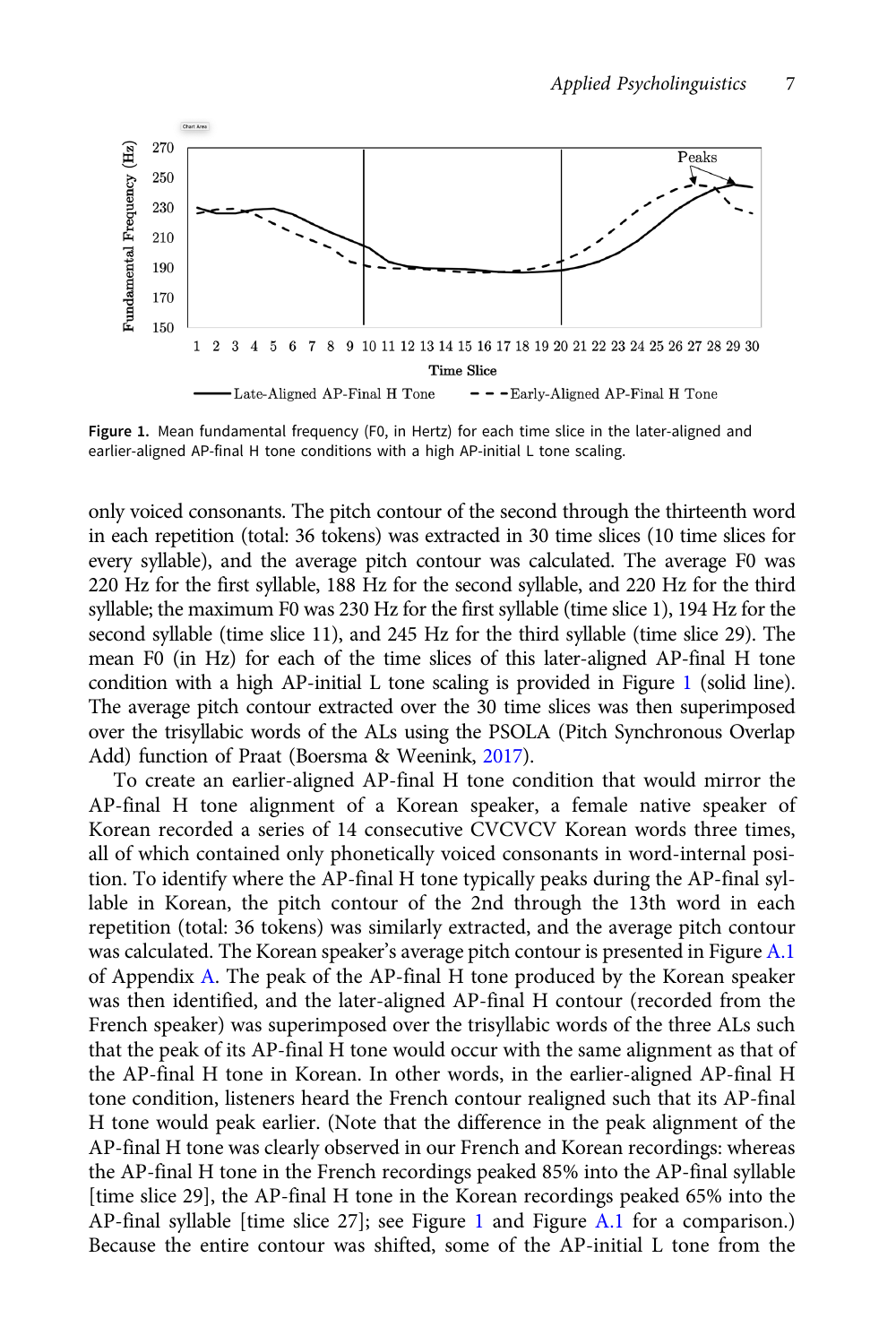

Figure 2. Example words from the artificial language; the later-aligned and earlier-aligned AP-final H tones are represented in the left and right panels, respectively; the high, mid, and low AP-initial L tone scaling are represented in the top, middle, and bottom panels, respectively.

French contour was heard as part of the AP-final syllable (following the AP-final H tone). This resulted in a slight pitch fall after the AP-final H tone in the earlieraligned condition, one that closely resembles Korean listeners' tone production (see Jun,  $2000$ , Example 9).<sup>[4](#page-17-0)</sup> The mean F0 (in Hz) for each of the time slices of this earlier-aligned AP-final H tone condition with high AP-initial L scaling is provided in Figure [1](#page-6-0) (dashed line). The average pitch contour extracted over the 30 time slices was again superimposed over the trisyllabic words of the ALs using the PSOLA function of Praat (Boersma & Weenink, [2017](#page-17-0)).

The AP-initial L tone produced by the French speaker had a high scaling and thus was used for the high AP-initial L tone scaling conditions. The low-scaling condition was created by lowering the onset of the AP-initial L tone (i.e., 230 Hz) such that it would be as low as the lowest point of the AP-initial L tone produced by the French speaker. This corresponded to a decrease of 40 Hz in the onset of the AP-initial L tone relative to the high-scaling condition (i.e., 3.31 semitones lower than the high-scaling condition). The mid-scaling condition was created by lowering the onset of the AP-initial L tone by the median distance (i.e., 20 Hz) between the AP-initial L tone onset in the high- and low-scaling conditions (i.e., 1.58 semitones lower than the high-scaling condition and 1.73 semitones higher than the low-scaling condition). The ensuing pitch contours were created by interpolating between the new onset and the natural offset of the AP-initial L tone. This resulted in an F0 with a negative slope for the mid AP-initial L tone scaling condition and in a flat F0 for the low AP-initial L tone scaling condition. Example words from the later-aligned and earlier-aligned AP-final H tone conditions with each of the AP-initial L tone scalings are presented in Figure 2. Finally, to create the control condition (which did not contain tonal cues to word boundaries), the F0 of the trisyllabic words was flattened to 210 Hz (average pitch of the French contour).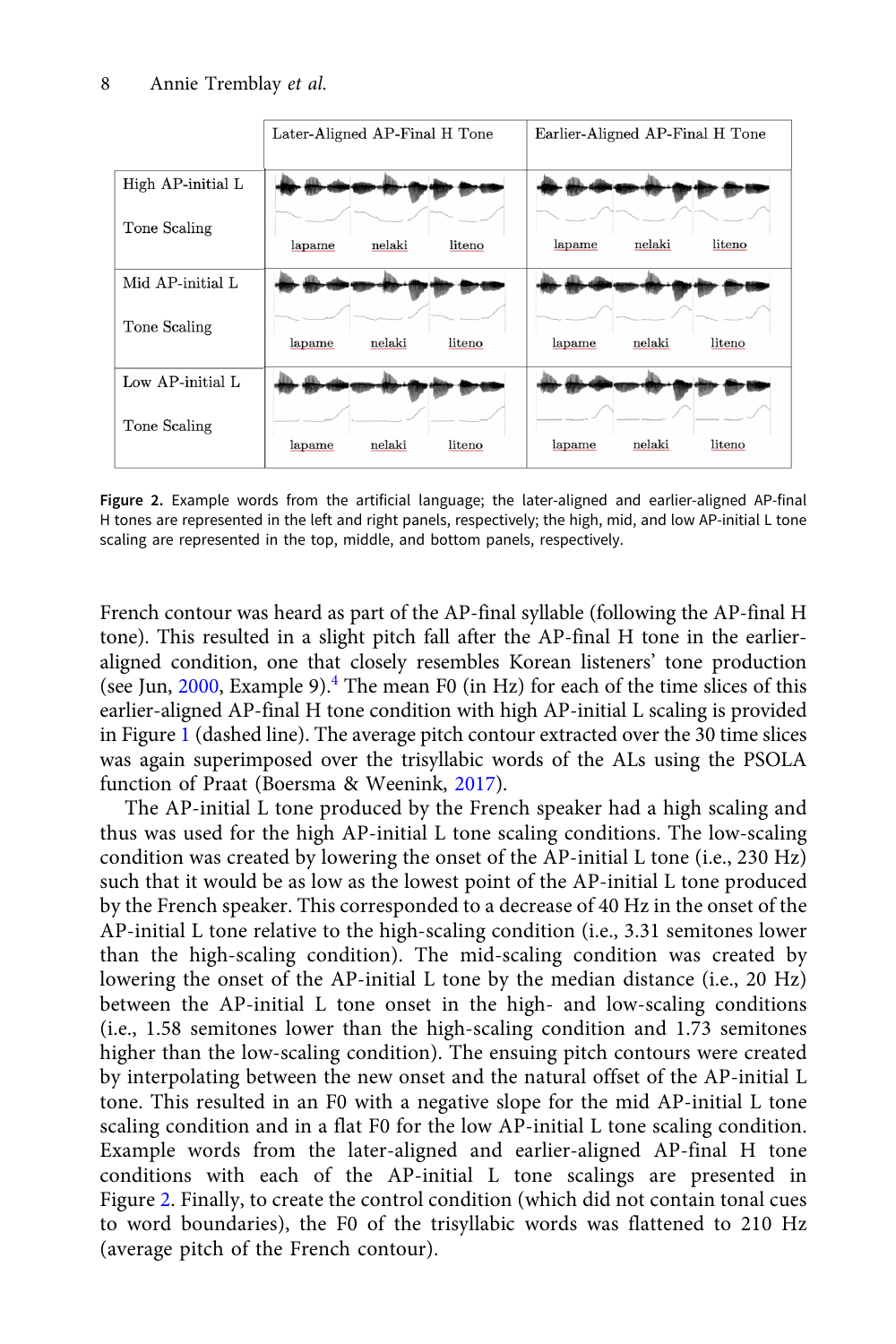All manipulated words were randomly concatenated such that each word would be heard a total of 126 times throughout the AL. No word occurred twice in a row, and there was no pause between any of the words. The word randomization was identical across tonal alignment and tonal scaling conditions. Twenty-second fade-in and fade-out periods were added to the beginning and end of all ALs so that listeners could not use the onset of the initial word and the offset of the final word to locate word boundaries. The total duration of the AL was approximately 10 minutes, and participants listened to it twice.

### Word identification (test phase)

Each AL had its own word-identification task. Each word-identification task contained 36 pairs of trisyllabic sequences, which were created by combining the six words heard in the AL with six part-word foils. These part-word foils contained the first two syllables of a word together with the last syllable of a preceding (adjacent) word in the AL or the last two syllables of a word together with the first syllable of a following (adjacent) word in the AL (i.e., respectively, the underlined syllables in CVCVCV#CVCVCV and CVCVCV#CVCVCV, where # is a word boundary). It is important to note that all the part-word foils had been heard in the AL. The trisyllabic sequences were heard with a flat F0 of 210 Hz, like that of the control condition.

## Procedures

Each group of participants completed three AL segmentation tasks over three sessions, with at least 2 days between each session. Within each group, the different ALs were counterbalanced across the different within-subject conditions (lateraligned AP-final H tone, earlier-aligned AP-final H tone, and control), and the order of conditions and of ALs was counterbalanced across participants, with the exception that the control condition (without tonal cues) was always heard in the second session (see Table [1](#page-5-0)).

The experiments were administered using Paradigm software (Paradigm Stimulus Presentation, [2007](#page-18-0)). For each segmentation task, participants heard the AL twice (familiarization phase, approx. 20 mins) and then completed the word-identification task (test phase, approx. 5 mins). In each trial of the word-identification task, participants heard a word and a part-word foil with an interstimulus interval of 800 ms. Participants were asked to select which of the two sequences they heard in the AL by pressing one of two designated keys on the keyboard. The correct answer (first sequence or second sequence) was counterbalanced across trials. Participants' accuracy rates were recorded, and the next trial began as participants entered their responses.

#### Data analyses

We ran logit mixed-effects models on participants' word-identification accuracy using the glmer() function of the lme4 package in R (Bates, Maechler, Bolker, & Walker, [2015\)](#page-17-0). A first model compared listeners' accuracy in each condition against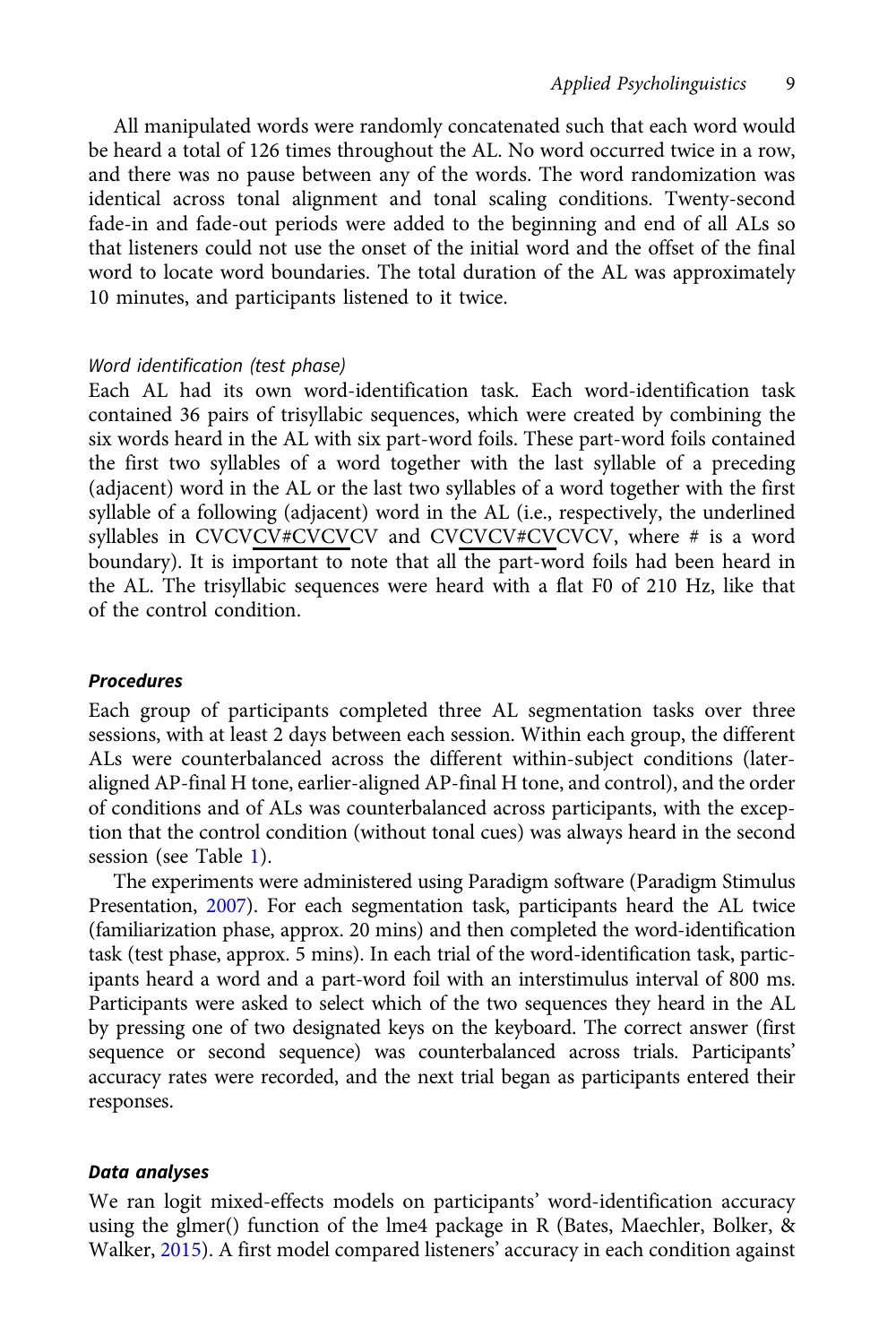chance, with participant and word as crossed random effects. Chance or belowchance performance on any of the experimental conditions would suggest that tonal information interfered with listeners' extraction of transitional probabilities from the input and thus inhibited speech segmentation. A second model examined the effects of AP-final H tone alignment (control [no tone], later-aligned H tone, or earlier-aligned H tone) and AP-initial L tone scaling (high scaling, mid scaling, or low scaling) and their interaction when the baseline was listeners' performance in the control condition whose corresponding experimental conditions contained the AP-initial L tone with a mid scaling. This model also had participant and word as crossed random effects. Using listeners' performance in the control condition as baseline allowed us to examine whether the AP-final H tone and the AP-initial L tone enhanced speech segmentation above and beyond transitional probabilities alone. We compared this model to simpler models in a pairwise fashion using log-likelihood ratio tests, and found that the most complex model (including the interaction between the two tone manipulations) was significantly better than the simpler model with the two simple effects of tone manipulations but no interaction between them. We therefore report the results of the most complex model, with  $p$  values being calculated using the lmerTest package in R (Kuznetsova, Brockhoff, & Christensen, [2016\)](#page-18-0). In order to directly compare listeners' performance in the two alignment and two scaling conditions, the second model was releveled, with the condition containing the later-aligned AP-final H tone and the AP-initial L tone with a mid scaling as baseline. This releveled model therefore shed direct light on whether the AP-final H tone alignment and AP-initial L tone scaling independently modulated speech segmentation. Whenever significant interactions were found between the AP-final H tone alignment and the AP-initial L tone scaling, we proceeded to further relevel the models with the high and/or low AP-initial L tone scaling as baseline(s). This releveling allowed us to interpret the simple effects of AP-final H tone alignment for each level of the AP-initial L tone scaling manipulation.

# Results

Participants' proportions of correct responses in the word-identification tasks following exposure to the nine different ALs are presented in Figure [3](#page-11-0). The results of the model that compared listeners' accuracy in all conditions against chance are presented in Table [2.](#page-10-0)

As can be seen from this model, listeners' performance did not differ significantly from chance when the AL contained the later-aligned AP-final H tone and the APinitial L tone with a high scaling, and it was significantly below chance when the AL contained the earlier-aligned AP-final H tone and the AP-initial L tone with a high scaling. In all other conditions, performance was significantly above chance. These results confirm that, in the control conditions, listeners were able to use transitional probabilities alone to segment the speech stream into words. Furthermore, these results suggest that speech segmentation was inhibited when the AL contained the AP-initial L tone with a high scaling.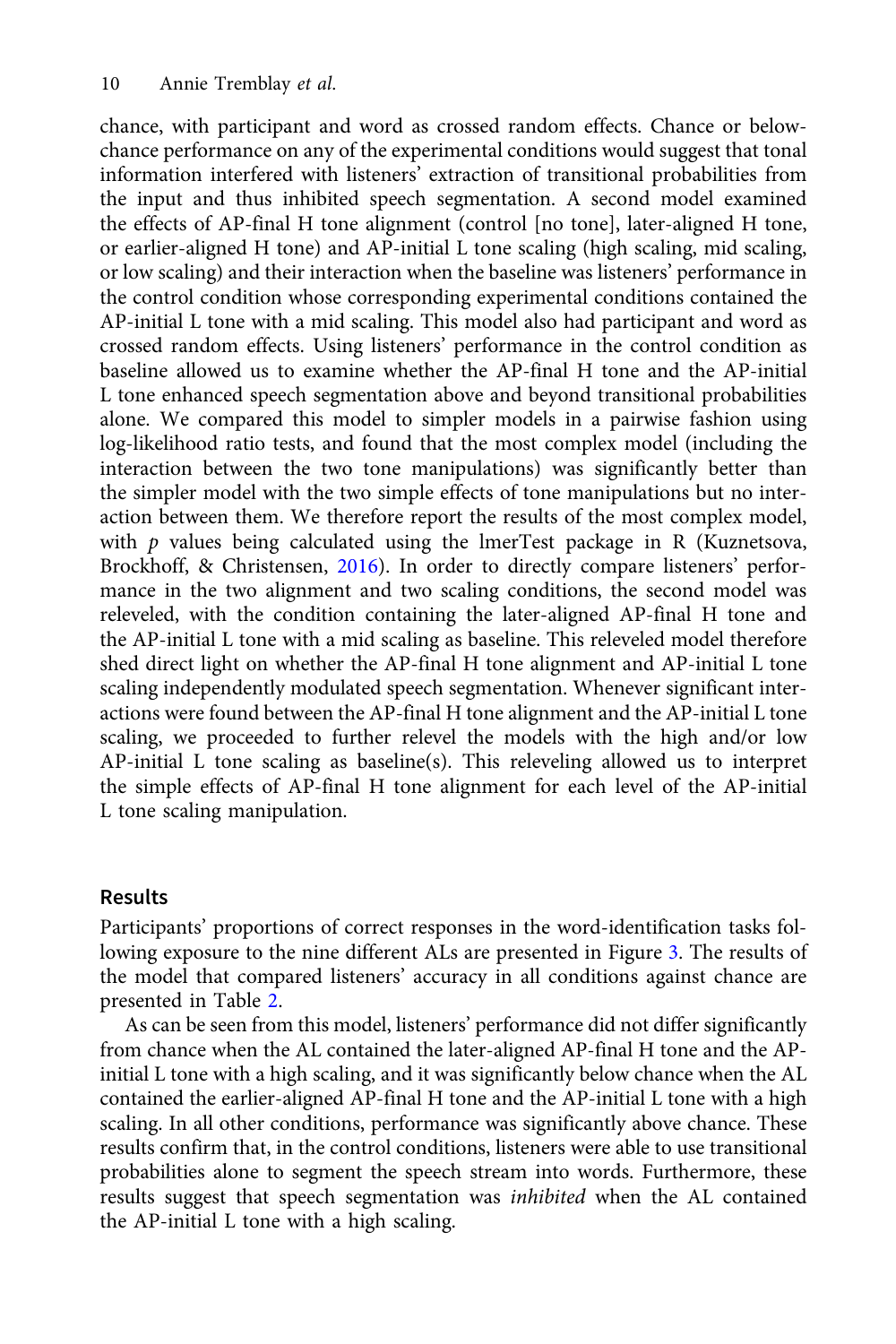| Condition                      |                                          | Estimate                       | -SE   | Z                   |            |
|--------------------------------|------------------------------------------|--------------------------------|-------|---------------------|------------|
|                                | Control (no tonal information)           | 0.551                          | 0.162 | 3.406               |            |
| High AP-initial L tone scaling | Later-aligned AP-final H tone            | $-0.172$ $0.161$ $-1.065$ $>1$ |       |                     |            |
|                                | Earlier-aligned AP-final H tone $-0.394$ |                                |       | $0.161 - 2.441$     | 015        |
|                                | Control (no tonal information)           | 0.764                          | 0.164 | 4.670               | $\leq 001$ |
| Mid AP-initial L tone scaling  | Later-aligned AP-final H tone            | 0.821                          |       | $0.164$ 5.013 < 001 |            |
|                                | Earlier-aligned AP-final H tone          | 0.570                          | 0.163 | 3.499               | $-001$     |
|                                | Control (no tonal information)           | 0.687                          | 0.163 | 4.210               |            |
| Low AP-initial L tone scaling  | Later-aligned AP-final H tone            | 1.549                          | 0.168 | 9.200               | $\sim$ 001 |
|                                | Earlier-aligned AP-final H tone          | 1.530                          |       | 0.168 9.118         | $~<$ 001   |

<span id="page-10-0"></span>Table 2. Results of logit mixed-effects model comparing listeners' accuracy against chance

Note: 11,664 observations, 108 participants, 18 words.

Table 3. Results of logit mixed-effects model with AP-final H tone alignment, AP-initial L tone scaling, and their interaction as fixed effects (baseline: control condition whose corresponding experimental conditions contained the mid AP-initial L tone scaling)

| Fixed effects                                                              | Estimate SE           |       | z                                |             |
|----------------------------------------------------------------------------|-----------------------|-------|----------------------------------|-------------|
| (Intercept)                                                                |                       |       | $0.764$ $0.164$ $4.670$ $< .001$ |             |
| AP-final H tone (later-aligned)                                            | 0.058 0.088           |       | < 1                              | >.1         |
| AP-final H tone (earlier-aligned)                                          | $-0.194$              |       | $0.087 - 2.235$                  | .025        |
| AP-initial L tone (high scaling)                                           |                       |       | $-0.213$ $0.209$ $-1.018$ $>1$   |             |
| AP-initial L tone (low scaling)                                            | $-0.077$ 0.210 $< 1 $ |       |                                  | >1          |
| AP-final H tone (later-aligned) $\times$ AP-initial L tone (high scaling)  | $-0.780$              |       | $0.121 -6.447 < 0.01$            |             |
| AP-final H tone (earlier-aligned) $\times$ AP-final L tone (high scaling)  | $-0.751$              |       | $0.121 - 6.227$                  | $\leq 0.01$ |
| AP-final H tone (later-aligned) $\times$ AP-initial L tone (low scaling)   | 0.804                 | 0.130 | 6.169                            | $\leq 001$  |
| AP-final H tone (earlier-aligned) $\times$ AP-initial L tone (low scaling) | 1.038                 | 0.129 | 8.040                            | $\leq 0.01$ |

Note: 11,664 observations, 108 participants, 18 words.

Table 3 reports the results of the model with the best fit that examined the effects of AP-final H tone alignment, AP-initial L tone scaling, and their interaction, with the baseline being listeners' performance in the control condition whose corresponding experimental conditions contained the AP-initial L tone with a mid scaling. The model with the best fit included all simple effects and their interaction.

As can be seen in Table 3, the simple effect of AP-final H tone alignment (lateraligned) was not significant, suggesting that listeners performed similarly in the later-aligned AP-final H tone condition compared to the control condition when the AP-initial L tone of the corresponding experimental AL had a mid scaling. By contrast, the simple effect of AP-final H tone alignment (earlier-aligned) was significant, with listeners' accuracy being significantly lower in the earlier-aligned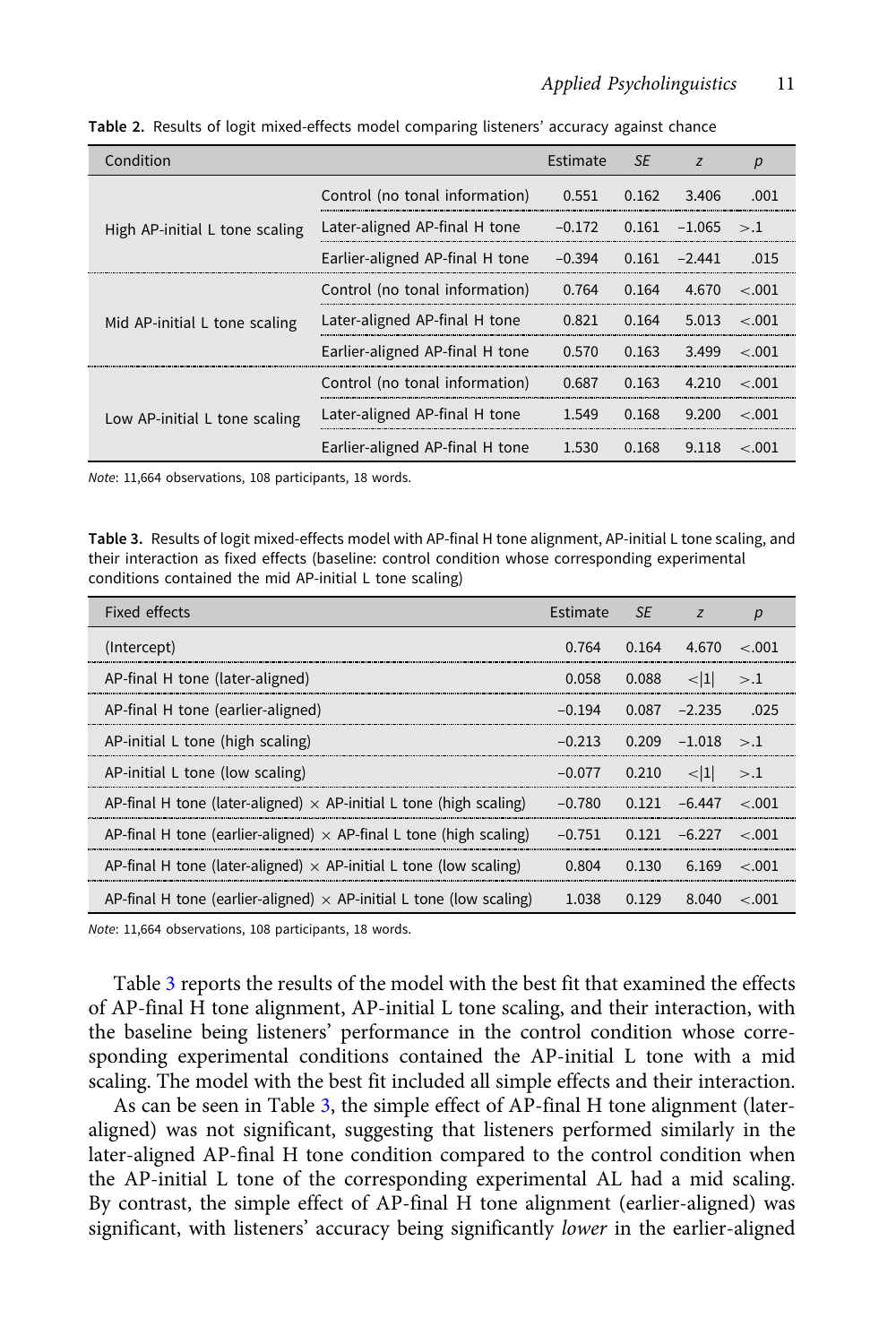<span id="page-11-0"></span>



AP-final H tone condition than in the control condition when the corresponding experimental ALs had an AP-initial L tone with a mid scaling. The simple effects of AP-initial L tone scaling (high scaling, low scaling) were not significant, as should be expected as the baseline in this comparison was the control condition where no tonal information was present. The model revealed significant interactions between the AP-final H tone alignment (later-aligned, earlier-aligned) and the AP-initial L tone scaling (high scaling, low scaling). The negative directionality of the interactions for the high-scaling conditions and the positive directionality of the interactions for the low-scaling conditions indicate that the effect of AP-final H tone hindered performance in the high-scaling conditions but enhanced it in the low-scaling conditions. These results suggest that the AP-initial L tone scaling had an important effect on listeners' speech segmentation in the presence of a co-occurring AP-final H tone, inhibiting performance when it was high and enhancing it when it was low.

In order to better understand the effects of the AP-final H tone alignment, we releveled the model in Table [3](#page-10-0) twice, once with the high AP-initial L tone scaling condition as baseline and once with the low AP-initial L tone scaling as baseline. The releveled model with the high-scaling condition as baseline yielded significant simple effects of AP-final H tone alignment (later-aligned:  $\beta = -0.722$ ,  $SE = 0.083$ ,  $z = -8.702$ ,  $p < .001$ ; earlier-aligned:  $\beta = -0.945$ ,  $SE = 0.084$ ,  $z = -11.270$ ,  $p < .001$ ), with accuracy being *lower* in these conditions than in the control condition where tonal information was not present. These results confirm that the high scaling of the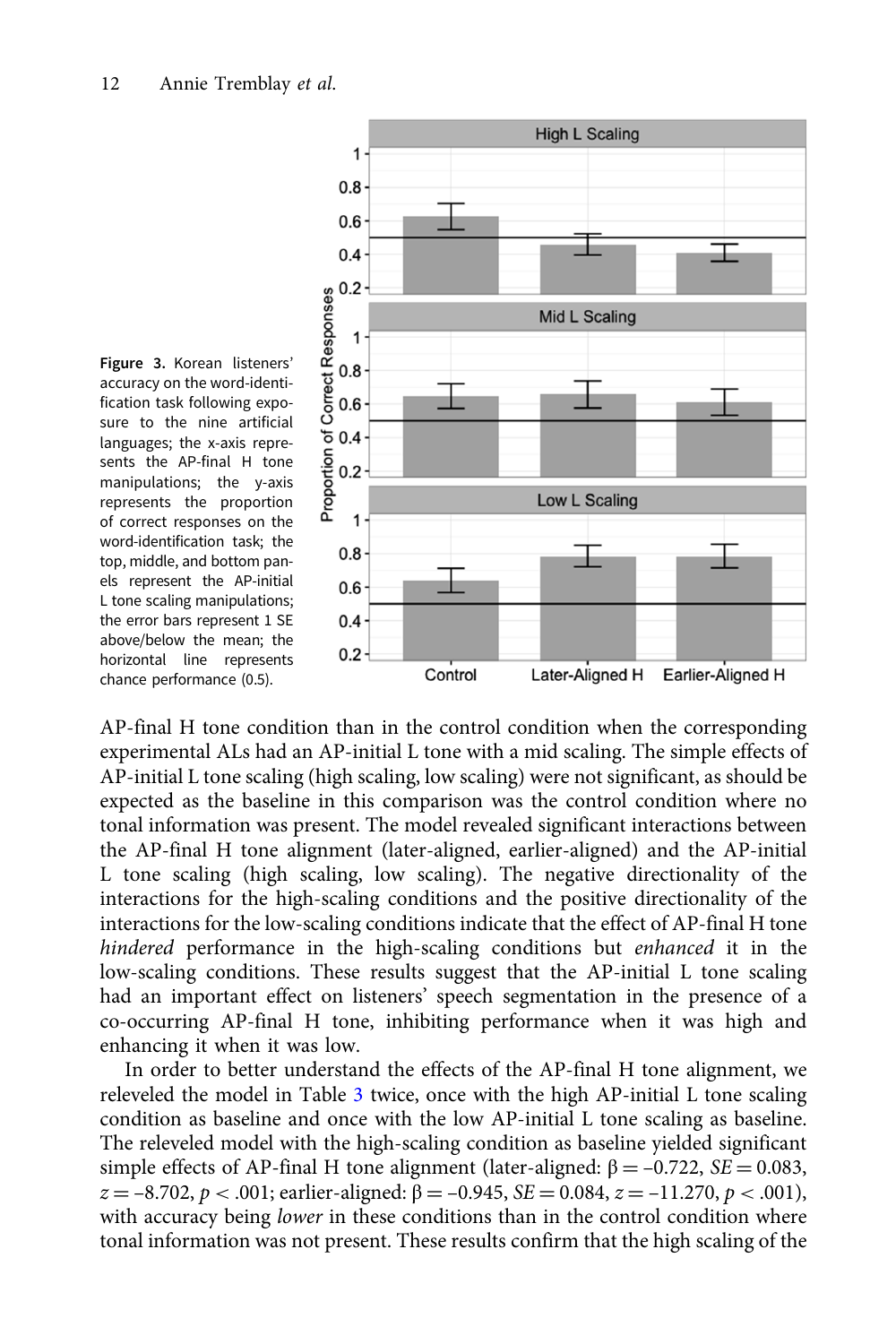| Fixed effects                                                              | Estimate SE               |       | z                                       |             |
|----------------------------------------------------------------------------|---------------------------|-------|-----------------------------------------|-------------|
| (Intercept)                                                                |                           |       | $0.821$ $0.164$ $5.013$ $< .001$        |             |
| AP-final H tone (control)                                                  | $-0.058$                  | 0.088 | $\vert$ $\vert$ $\vert$ $\vert$ $\vert$ | >1          |
| AP-final H tone (earlier-aligned)                                          | $-0.252$ $0.087$ $-2.886$ |       |                                         | . በበ4       |
| AP-initial L tone (high scaling)                                           |                           |       | $-0.993$ $0.209$ $-4.758$ $< 0.01$      |             |
| AP-initial L tone (low scaling)                                            |                           |       | 0.727 0.214 3.396                       | .001        |
| AP-final H tone (control) $\times$ AP-initial L tone (high scaling)        | $-0.804$                  |       | $0.130 - 6.169$                         | $\leq 0.01$ |
| AP-final H tone (earlier-aligned) $\times$ AP-final L tone (high scaling)  |                           |       | $0.234$ $0.134$ $1.741$                 | .082        |
| AP-final H tone (control) $\times$ AP-initial L tone (low scaling)         | 0.780                     |       | $0.121$ 6.446 < 001                     |             |
| AP-final H tone (earlier-aligned) $\times$ AP-initial L tone (low scaling) | 0.029                     | 0.120 |                                         | >.1         |

Table 4. Results of logit mixed-effects model with AP-final H tone alignment, AP-initial L tone scaling, and their interaction as fixed effects (baseline: condition containing the later-aligned AP-final H tone with the mid AP-initial L tone scaling)

Note: 11,664 observations, 108 participants, 18 words.

AP-initial L tone inhibited speech segmentation, and it did so both with the lateraligned and with the earlier-aligned AP-final H tone. The releveled model with the low-scaling condition as baseline revealed significant simple effects of AP-final H tone alignment (later-aligned:  $\beta = 0.862$ ,  $SE = 0.096$ ,  $z = 8.959$ ,  $p < .001$ ; earlier-aligned:  $\beta = 0.844$ ,  $SE = 0.095$ ,  $z = 8.838$ ,  $p < .001$ ), with accuracy being higher in these conditions than in the control condition. These results confirm that the low-scaling of the AP-initial L tone enhanced speech segmentation in the presence of a co-occurring AP-final H tone, and it did so for both AP-final H tone alignment conditions.

Table 4 presents the results of the model reported in Table [3](#page-10-0) but with the condition containing the later-aligned AP-final H tone and the AP-initial L tone with a mid scaling as baseline. We focus on the fixed effects that compare later-aligned and earlier-aligned AP-final H tones, as the effects that compare the later-aligned AP-final H tone to the control condition were previously discussed.

As can be seen in Table 4, the simple effect of AP-final H tone alignment (earlieraligned) was significant, with listeners' accuracy being significantly lower in the earlier-aligned AP-final H tone condition than in the later-aligned one when the AP-initial L tone had a mid scaling. The directionality of this effect is thus the opposite from that predicted at the onset of the study. The model also yielded significant effects of AP-initial L tone scaling (high scaling, low scaling), with listeners' accuracy in the condition with the later-aligned AP-final H tone being significantly lower when the AP-initial L tone had a high scaling and significantly higher when the AP-initial L tone had a low scaling. These results further confirm that in the presence of a later-aligned AP-final H tone, the high AP-initial L tone scaling hindered listeners' speech segmentation, whereas the low AP-initial L tone scaling enhanced it. The interaction between the AP-final H tone alignment (earlieraligned) and the AP-initial L tone scaling (high scaling) was not significant. This lack of interaction means that the effect of AP-initial L tone scaling ( $mid$ ) high)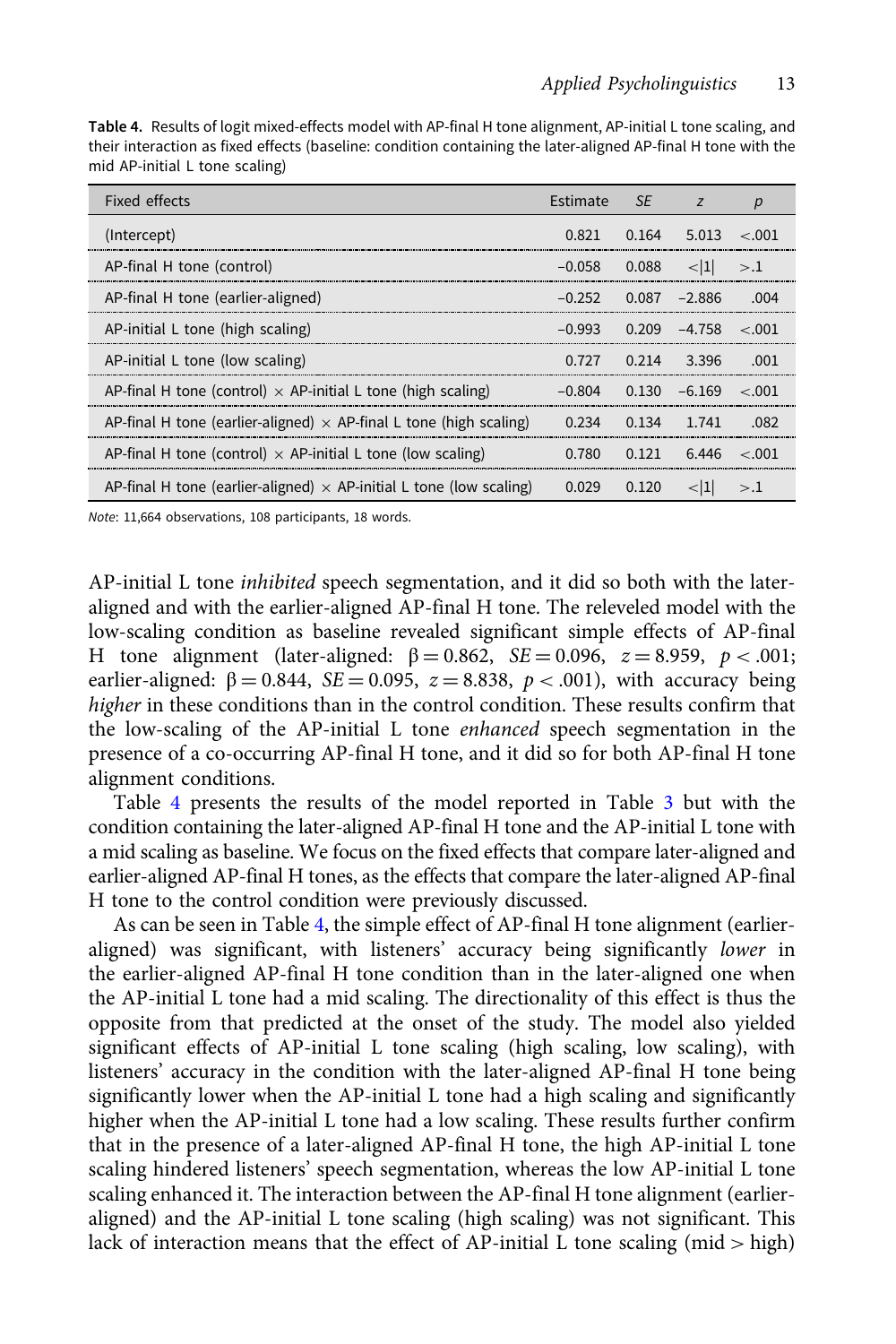generalizes both tone alignment conditions, and the effect of tone alignment (lateraligned > earlier aligned) generalizes to both the mid and high tone scaling conditions. The interaction between the AP-final H tone alignment (earlier-aligned) and the AP-initial L tone scaling (low scaling) showed a trend toward approaching significance. The positive directionality of this trend suggests that the (negative) effect of AP-final H tone alignment (earlier-aligned) became more positive (i.e., decreased) in the low AP-initial L tone scaling condition compared to the midscaling condition. To better understand this trend, we releveled the model one more time, with the low AP-initial L scaling condition as baseline. This releveled modeled did not yield a significant effect of AP-final H tone alignment (earlier-aligned,  $\beta$  = 0.018,  $SE = 0.102$ ,  $z < |1|$ ,  $p > .1$ ), indicating that the later-aligned and earlier-aligned AP-final H tone conditions did not differ when the AP-initial L tone had a low scaling. These results thus suggest that the earlier-aligned AP-final H tone inhibited listeners' speech segmentation performance compared to the later-aligned one except when the AP-initial L tone had a low scaling, in which case it had no effect on speech segmentation.

# Discussion

The present study used an AL segmentation paradigm to investigate whether differences in the alignment of the AP-final H tone and in the scaling of the AP-initial L tone would modulate Korean listeners' speech segmentation, and whether they would do so independently. By answering these questions, this study would not only clarify how AP-final and AP-initial tonal cues affect Korean listeners' speech segmentation in relation to the intonational phonology of Korean but also shed light on the role of the fine-grained phonetic details of tonal cues on the outcome of speech segmentation.

The results showed that in the presence of an AP-final H tone, the lower the APinitial L tone, the better Korean listeners' speech segmentation. The finding that Korean listeners' successful speech segmentation is dependent on the low scaling of the AP-initial L tone is consistent with the results of Kim and Cho ([2009](#page-18-0)). Using word-spotting experiments, Kim and Cho ([2009](#page-18-0)) found that Korean listeners' word detection was less error prone if the AP-final tone was H and the AP-initial tone was L; crucially, the authors found that the AP-final H tone enhanced segmentation only in the presence of an AP-initial L tone, and the AP-initial L tone enhanced segmentation only in the presence of an AP-final H tone, suggesting that the AP-final and AP-initial tones interact and do not independently modulate Korean listeners' speech segmentation. The current results are in line with those of Kim and Cho [\(2009\)](#page-18-0), with Korean listeners using the AP-final H tone as a cue to word boundaries only if the scaling of the AP-initial L tone is low enough to be consistent with the canonical F0 lowering in Korean. The results are also consistent with those of Kim et al. ([2012](#page-18-0)), whose AL included both an AP-final H tone and an AP-initial L tone with a low scaling as cues to, respectively, the end of the preceding word and the beginning of the following word. Together, these findings suggest that it is the contrast between the H and L tones that signals the prosodic juncture, which in turn enhances speech segmentation for Korean listeners.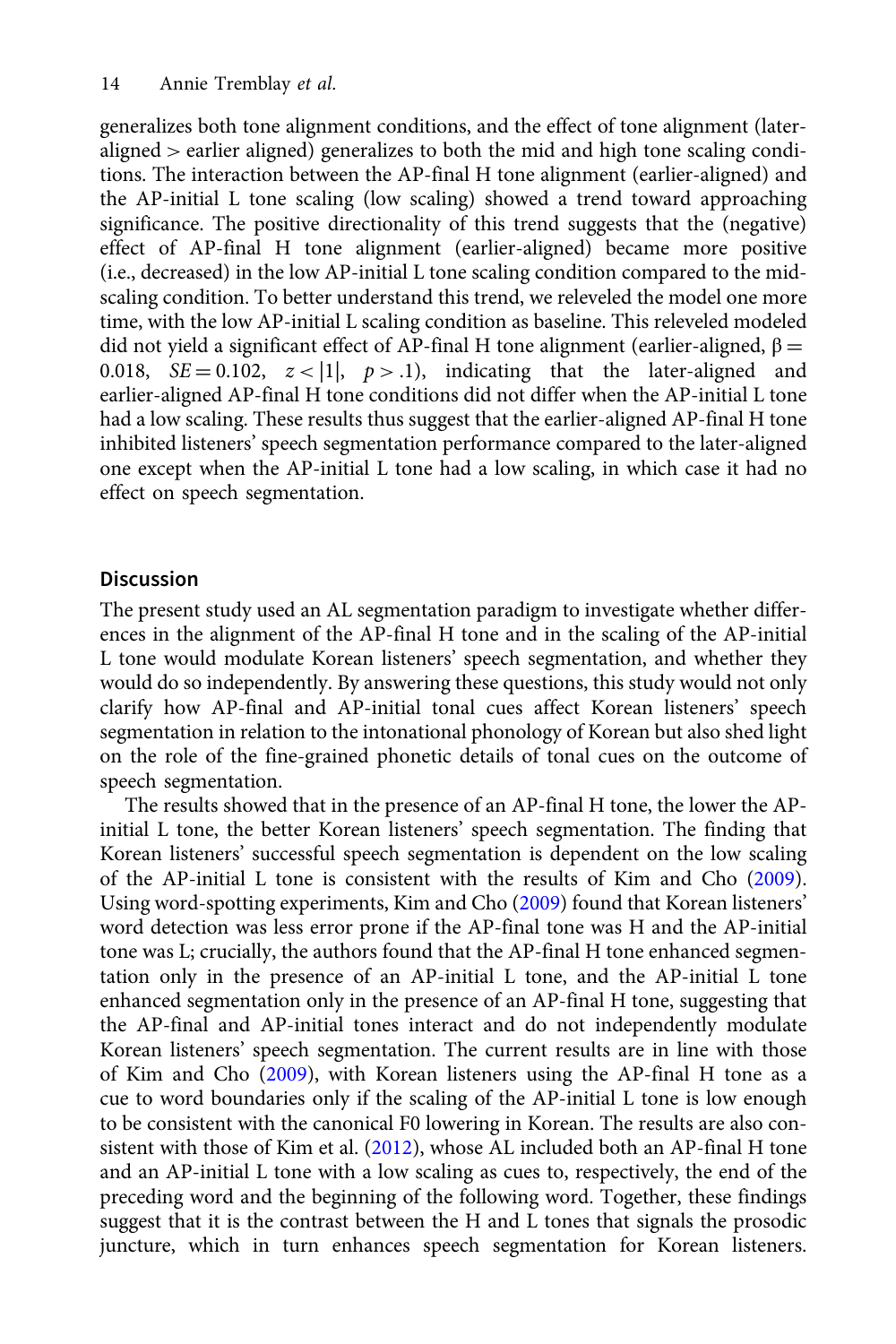The results of the present study also indicate that a difference as small as 20 Hz in the onset of the word-initial tone (i.e., 1.58 semitones from the mid- to the highscaling condition and 1.73 semitones from the mid- to the low-scaling conditions) has enough of an impact on listeners' speech segmentation to, respectively, inhibit and enhance speech segmentation. This suggests that fine-grained tonal cues to word boundaries affect listeners' speech segmentation in a gradient fashion.

The results of the present study also showed that when the AP-initial L tone is undershot (i.e., in the mid- and high-scaling conditions), an AP-final H tone that is aligned earlier in the syllable inhibits speech segmentation compared to an AP-final H tone that is aligned later in the syllable. This effect is contrary to what was predicted at the onset of the study: it was predicted that Korean listeners' speech segmentation might benefit from an earlier-aligned AP-final H tone compared to a later-aligned H tone because the earlier-aligned AP-final H tone is more consistent with the intonational system of Korean, as suggested by independent acoustic analyses of Korean (Jun, [2000](#page-18-0)) as well as our own recordings. Instead, the earlier-aligned AP-final H tone made it more difficult for listeners to locate word boundaries in the speech signal when the AP-initial L tone was not sufficiently low.

This alignment effect may be taken to be a low-level psychoacoustic effect that interacts with the phonological effect driven by the intonational grammar of Korean: when the AP-initial L tone was not canonical phonologically (i.e., when it was not realized as expected), Korean listeners appear to have resorted to low-level acoustic cues that can signal word boundaries across languages. Compared to the earlier-aligned AP-final H tone, the later-aligned H tone provided stronger low-level acoustic cues to word boundaries, in that it resulted in a steeper H-to-L pitch slope from the word-final syllable to the word-initial syllable. The degree of steepness in F0 rises and falls has been known to serve as a salient tonal feature to mark prominence across languages (e.g., Baumann & Winter, [2018;](#page-17-0) DiCanio, Benn, & García, [2018](#page-18-0); Knight, [2008;](#page-18-0) Ots, [2017;](#page-18-0) Rietveld & Gussenhoven, [1985](#page-18-0)). It is therefore reasonable to assume that the steeper lowering created by the later-aligned AP-final H tone is perceptually salient and enhances the percept of the possible boundary. When the AP-initial L tone deviated from that stipulated by the intonational grammar of Korean, listeners tuned in to this low-level cue to locate word boundaries in the speech signal. This would explain not only why the effect of AP-final H tone alignment was contrary to predictions but also why it emerged only when the AP-initial L tone was undershot. The AP-initial L tone in the mid- and high-scaling conditions is likely to have been interpreted by Korean listeners as the interpolation between an AP-final H tone and an AP-medial L tone rather than as the AP-initial L tone itself. This both prevented listeners from being able to use the AP-final H tone to locate word-final boundaries and resulted in their use of low-level acoustic cues (e.g., steeper H-to-L pitch slope) to locate word-final boundaries. This is also reminiscent of what Kim and Cho ([2009](#page-18-0)) observed: Korean listeners' lexical segmentation performance did not benefit from the universally driven phrase-final lengthening cue when the tonal contrast across the boundary was robust enough (with the H#L sequence), and they resorted to the durational cue only in the absence of the canonical tonal patterns. Most importantly, here, the perceptual salience created by the F0 steepness comes into effect only when it is consistent with the intonational phonology of Korean: it must be a falling tone in a direction to signal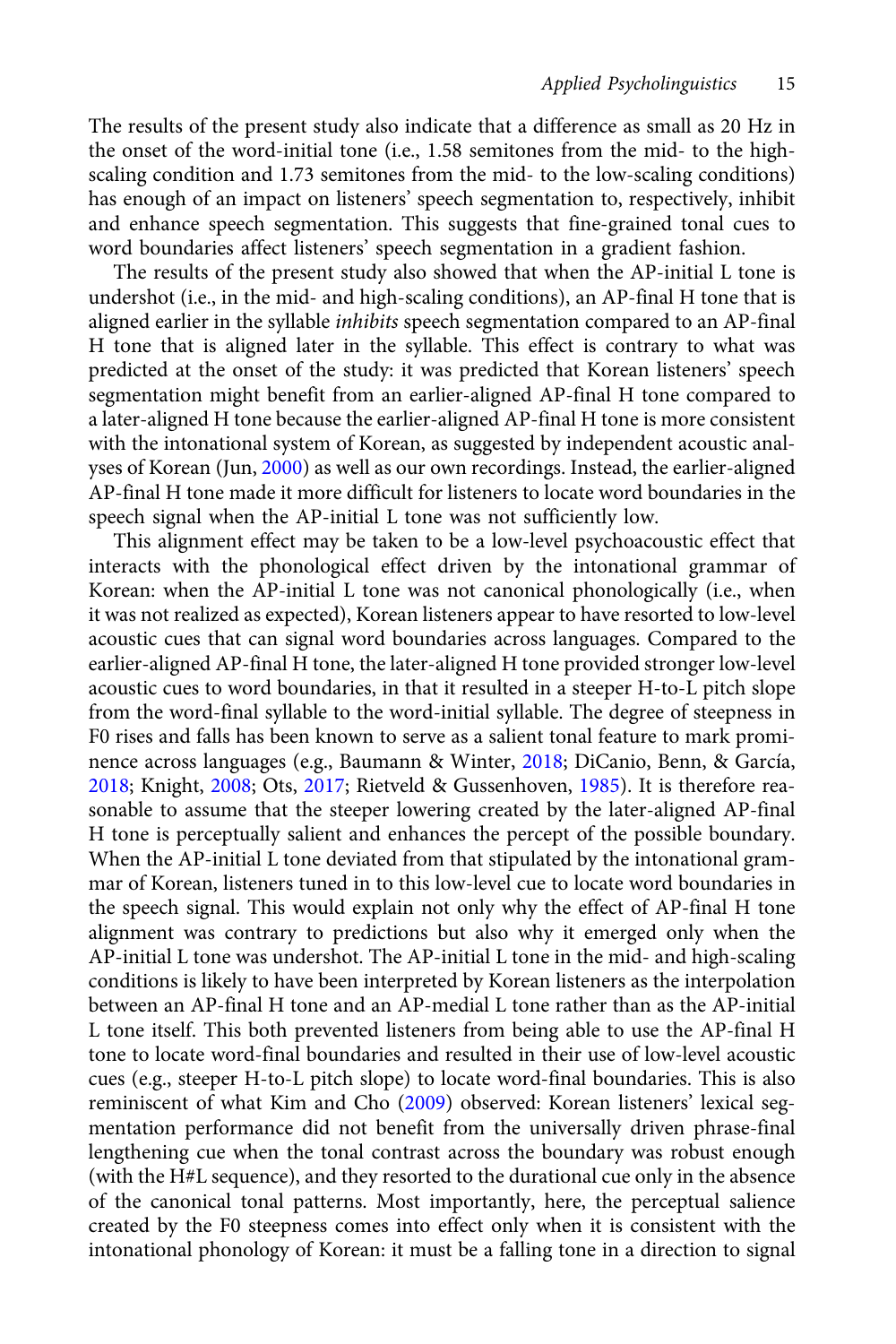the AP-initial L tone target. Thus, the observed effect is not a simple low-level auditory-phonetic effect, but it reflects the phonetic–prosody interface in the language, with the phonetic effect being fine-tuned by the higher order intonational phonology, as stipulated by the so-called phonetic grammar of the language (for a review, see Cho, [2015;](#page-17-0) Cho, [2016](#page-17-0)). This is again consistent with the gradient effects observed between the mid-scaling and the high-scaling conditions.

On the one hand, these results indicate that the effects of the AP-final H tone alignment and AP-initial L tone scaling are not independent: the AP-final H tone enhanced speech segmentation only when the AP-initial L tone was canonical phonologically (see also Kim & Cho, [2009\)](#page-18-0), and an effect of AP-final H tone alignment was more likely to emerge when the AP-initial L tone deviated from listeners' phonological expectations. On the other hand, the results suggest that the different alignments of the AP-final H tone in Korean and French is unlikely to have caused Korean listeners' speech segmentation difficulties in Tremblay et al. [2016\)](#page-19-0)). Instead, Korean listeners' difficulty is much more likely to have stemmed from the higher scaling of the AP-initial L tone in French compared to Korean. These results highlight the gradient effects of incremental tonal changes in Korean listeners' speech segmentation, building on theories of lexical access, which postulate that lexical segmentation is modulated by the fine-grained phonetic details that arise due to phonological processes (e.g., Gow, [2002](#page-18-0); Gow & Im, [2004\)](#page-18-0) or to the phonetics–prosody interface (e.g., Cho et al., [2007](#page-18-0); Salverda et al., [2003](#page-18-0)) or to both (e.g., Kim, Mitterer, & Cho, [2018\)](#page-18-0). Cho et al. ([2007\)](#page-18-0), for example, suggested that listeners use the subphonemic (gradient) acoustic–phonetic information available in the speech signal to compute the prosodic structure of the current utterance, which is done by the so-called prosody analyzer, and in parallel use the same acoustic–phonetic information in the segmental analysis to create the lexical hypotheses. The locations of prosodic boundaries, detected by the prosody analyzer, then inform the lexical competition process, which is otherwise driven by the segmental information in the signal. The segmental analysis determines the content in the current input to be matched with a possible word, while the prosody analyzer indicates where words are likely to begin and end. The results of the present study enrich this theoretical consideration by providing a concrete case of how low-level acoustic details in the signal interact with the higher order intonational grammar of the language (Ladd, [2012](#page-18-0)), which may be processed by the prosody analyzer in lexical segmentation.

Finally, quite a few studies have explored how tonal information is aligned or "anchored" with the segmental string under the rubric of the segmental anchoring hypothesis (e.g., Arvaniti, Ladd, & Mennen, [2000;](#page-17-0) Atterer & Ladd, [2004](#page-17-0); for a review, see Chapter 5 of Ladd, [2012\)](#page-18-0) or segmental anchorage (Welby & Loevenbruck,  $2006$ ).<sup>[5](#page-17-0)</sup> The tenet of these notions, setting aside the exact theoretical underpinnings, is that tonal targets such as the lowest F0 point and the F0 peak for L and H tones are aligned in principled ways with specific landmarks or regions in the segmental structure (such as the midpoint or the end of the vowel or the syllable) in a given language. Theories indicate that the same phonological tone–segment association may entail differential tone–segment alignment patterns in a languagespecific way. For example, the F0 rising pattern for phonologically similar pitch accents in Germanic languages may differ across languages (e.g., English,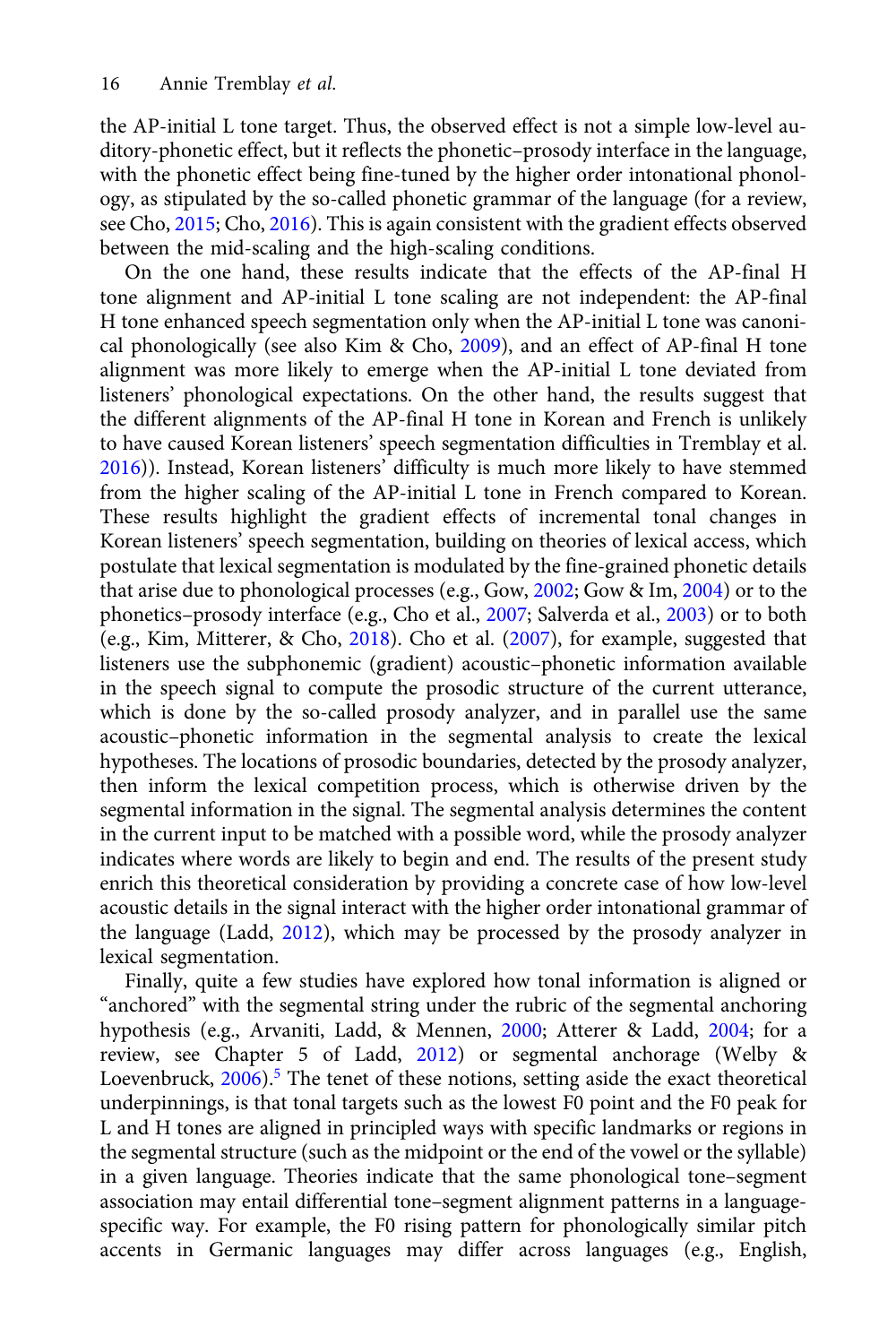German, and Dutch): the F0 peak associated with nuclear pitch accents tends to be aligned earlier in (British) English than in Dutch (Ladd, Schepman, White, Quarmby, & Stackhouse, [2009\)](#page-18-0); and the F0 peak for prenuclear pitch accents appears earlier in English and Dutch than in German (Atterer & Ladd, [2004\)](#page-17-0). Such cross-linguistic differences in tonal alignment raise the question of whether and how language-specific fine-grained phonetic details in the realization of tonal features are exploited in lexical segmentation of both native and non-native languages. The results of the present study inform this question to some extent. Subtle phonetic differences in tonal alignment may not influence lexical segmentation in a phonologically viable context (i.e., when followed by a canonical L tone), showing some tolerance to variability. This may be consistent with segmental anchorage (e.g., Welby & Loevenbruck, [2006\)](#page-19-0), which allows for variability within a specified region in the segmental structure. However, the results of the present study also indicate that listeners exploit subtle phonetic differences in tonal alignment when phonology does not come into play. Given that the cross-linguistic variation found across Germanic languages occurs for a similar phonological specification of pitch accent (e.g.,  $L+H^*$ ), it will be worth exploring the degree to which crosslinguistic phonetic variation in tonal alignment is tolerated and the degree to which it is exploited in a language-specific way. The present study therefore calls for further cross-linguistic studies on how language-specific fine-grained phonetic details in the realization of tonal features may be exploited in the lexical segmentation of both native and the non-native languages.

#### Conclusion

The present study investigated whether differences in the alignment of the AP-final H tone and in the scaling of the AP-initial L tone would modulate Korean listeners' speech segmentation, thus shedding further light on the role of fine-grained tonal cues in speech segmentation. The results of an AL segmentation task suggested that Korean listeners' speech segmentation was modulated by both higher level phonological expectations (i.e., the expectation that the AP-initial L tone in Korean should have a low scaling) and low-level acoustic information (i.e., the steeper H-to-L pitch slope from the word-final syllable to the word-initial syllable in the later-aligned AP-final H tone compared to the earlier-aligned H tone), with listeners resorting to using low-level acoustic information only when higher level phonological expectations were not met. Further research should provide a refined investigation of the circumstances under which listeners treat tonal targets as no longer representative of those associated with the intonational grammar of the native language and begin relying on low-level acoustic information in relation to the high-order prosodic structure of the language.

#### Author ORCIDs. **and Annie Tremblay**, [0000-0002-0748-172X](https://orcid.org/0000-0002-0748-172X)

Acknowledgments. This research is based upon work supported in part by the National Science Foundation (Grant BCS-1423905, awarded to the first author) and by the Global Research Network Program through the Ministry of Education of the Republic of Korea and the National Research Foundation of Korea (Grant NRF-2016S1A2A2912410, awarded to the second and third authors). We are thankful to Dr. Katrina Connell, Dr. Goun Lee, and Dr. Maria Teresa Martínez-García for their help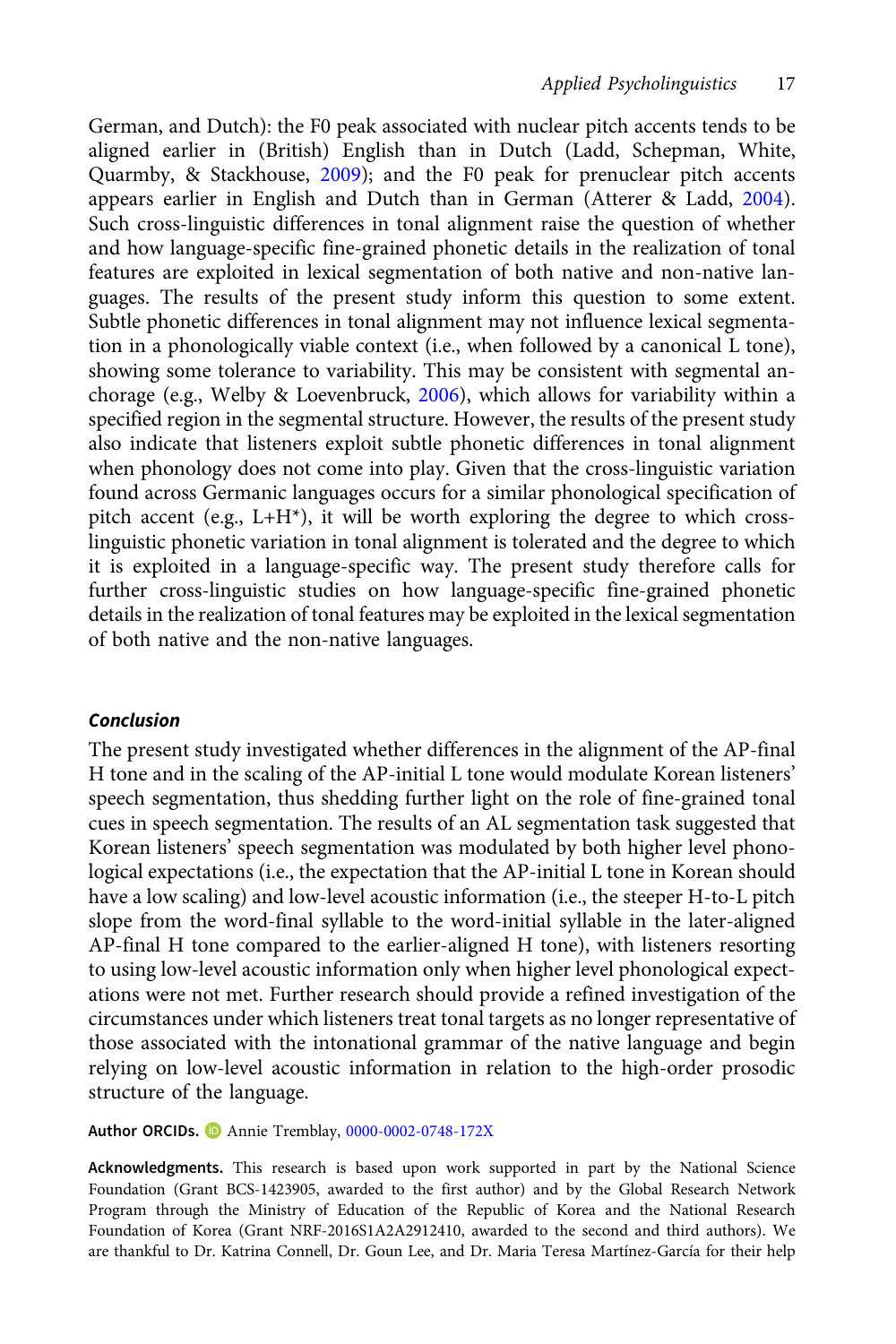<span id="page-17-0"></span>with the creation of stimuli, and to the three anonymous reviewers who, through their insightful comments, helped us strengthen the manuscript.

## **Notes**

1. When the AP-initial segment is fortis or aspirated, the basic underlying tonal pattern is H(HL)H (Jun, [1998](#page-18-0), [2000\)](#page-18-0).

2. Another interesting difference between the two languages is that, unlike French, Korean does not have articles. Thus, APs more often begin with a noun in Korean than in French. This may result in Korean listeners being more reliant on the AP-initial L tone than French listeners (given that determiners are very helpful to segment speech into words; e.g., Yurovsky, Yu, & Smith, [2012](#page-19-0)). Note also that an F0 rise at the beginning of a content word (known as an optional "early rise") can serve as a cue to word beginnings in French (Welby, [2007\)](#page-19-0).

3. The consonant /s/ was included as a syllable onset because otherwise it would not have been possible to create a sufficiently large number of Korean nonwords that could be used in the experiments. Of the three ALs created, only AL2 and AL3 had words that contained /s/. We ran a logit mixed-effects model on participants' accuracy in the conditions that contained tonal cues to word boundaries, with AL (AL1, AL2, AL3) as a fixed effect and with participant and word as crossed random effects (baseline = AL1). The model revealed no significant difference between listeners' accuracy on AL1, which did not contain /s/, and their accuracy on AL2 (β = -0.187, SE = 0.148, z = -1.262,  $p > 0.1$ ) or AL3 (β = 0.165, SE = 0.150, z = 1.103, p > .1), both of which contained /s/. We can therefore conclude that the inclusion of /s/ in AL2 and AL3 did not adversely affect listeners' use of tonal cues.

4. The physical F0 falling at the end of the AP in the earlier-aligned condition is the by-product of the interpolation between the AP-final H tone target and the AP-initial L tone target in the following word. This interpolation is representative of Korean, as can be seen in the first (LHLH) AP of Example 9 in Jun ([2000](#page-18-0)). As Ladd ([2012](#page-18-0)) explains: "One key innovation of the AM [Autosegmental Metrical] theory is that it draws an explicit distinction between events and transitions [emphasis in original]. It recognises that certain localised pitch features are linguistically important, while much of the rest of the pitch contour is merely what happens between the important features" (p. 47).

5. As a reviewer pointed out, the term "segmental anchoring" often refers to specific segmental landmark points with which the beginning and the end of F0 movement are aligned, whereas the term "segmental anchorage" refers to a region, rather than a point, in the segmental string.

# References

- Arvaniti, A., Ladd, D. R., & Mennen, I. (2000). What is a starred tone? Evidence from Greek. In M. Broe, and J. Pierrehumbert (Eds.), Papers in Laboratory Phonology V: Acquisition and the lexicon (pp. 119–131). Cambridge: Cambridge University Press.
- Atterer, M., & Ladd, D. R. (2004). On the phonetics and phonology of "segmental anchoring" of F0: Evidence from German. Journal of Phonetics, 32, 177–197.
- Bates, D., Maechler, B., Bolker, B., & Walker, S. (2015). Fitting linear mixed-effects models using lme4. Journal of Statistical Software, 67, 1–48.
- Baumann, S., & Winter, B. (2018). What makes a word prominent? Predicting untrained German listeners' perceptual judgments. Journal of Phonetics, 70, 20–38.
- Boersma, P., & Weenink, D. (2017). Doing phonetics by computer (Version 6.0.36). Retrieved from [http://](http://www.praat.org) [www.praat.org](http://www.praat.org)
- Cho, T. (2015). Language effects on timing at the segmental and suprasegmental levels. In M. A. Redford (Ed.), The handbook of speech production (pp. 505–529). Hoboken, NJ: Wiley-Blackwell.
- Cho, T. (2016). Prosodic boundary strengthening in the phonetics-prosody interface. Language and Linguistics Compass, 10, 120–141.
- Cho, T., & Keating, P. A. (2001). Articulatory and acoustic studies on domain-initial strengthening in Korean. Journal of Phonetics, 29, 155–190.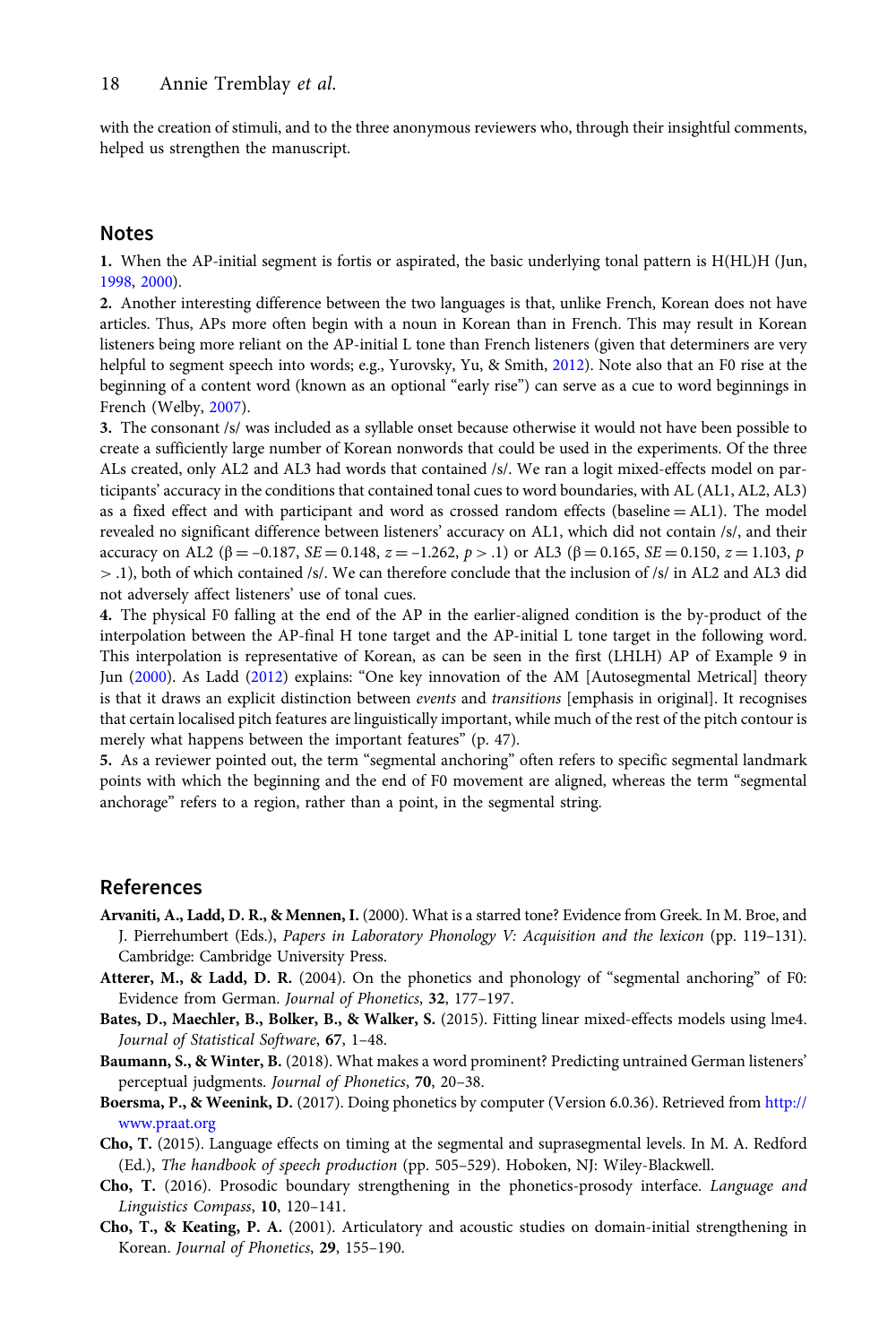- <span id="page-18-0"></span>Cho, T., McQueen, J. M., & Cox, E. A. (2007). Prosodically driven phonetic detail in speech processing: The case of domain-initial strengthening in English. Journal of Phonetics, 35, 210–243.
- Cunillera, T., Toro, J. M., Sebastian-Galles, N., & Rodriguez-Fornells, A. (2006). The effects of stress and statistical cues on continuous speech segmentation: An event-related brain potential study. Brain Research, 1123, 168–178.
- DiCanio, D., Benn, J., & García, C. (2018). The phonetics of information structure in Yoloxóchitl Mixtec. Journal of Phonetics, 68.
- Finn, A. S., & Hudson Kam, C. L. (2008). The curse of knowledge: First language knowledge impairs adult learners' use of novel statistics for word segmentation. Cognition, 108, 477–499.
- Gow, D. W., Jr. (2002). Does English coronal place assimilation create lexical ambiguity? Journal of Experimental Psychology: Human Perception and Performance, 28, 163–179.
- Gow, D. W., Jr., & Im, A. M. (2004). A cross-linguistic examination of assimilation context effects. Journal of Memory and Language, 51, 279–296.
- Jun, S.-A. (1998). The accentual phrase in the Korean prosodic hierarchy. Phonology, 15, 189–226.
- Jun, S.-A. (2000). K-ToBI (Korean ToBI) labeling conventions. UCLA Working Papers in Phonetics, 99, 149–173.
- Jun, S.-A., & Fougeron, C. (2000). A phonological model of French intonation. In A. Botinis (Ed.), Intonation: Analysis, modeling and technology (pp. 209–242). Dordrecht: Kluwer Academic Publishers.
- Jun, S.-A., & Fougeron, C. (2002). Realizations of accentual phrase in French intonation. Probus, 14, 147–172.
- Kim, S., Broersma, M., & Cho, T. (2012). The use of prosodic cues in learning new words in an unfamiliar language. Studies in Second Language Acquisition, 34, 415–444.
- Kim, S., & Cho, T. (2009). The use of phrase-level prosodic information in lexical segmentation: Evidence from word-spotting experiments in Korean. Journal of the Acoustical Society of America, 125, 3373–3386.
- Kim, S., Mitterer, H., & Cho, T. (2018). A time course of prosodic modulation in phonological inferencing: The case of Korean post-obstruent tensing. PLOS ONE, 13, e0202912.
- Knight, R.-A. (2008). The shape of nuclear falls and their effect on the perception of pitch and prominence: Peaks vs. plateaux. Language and Speech, 51, 223–244.
- Kuznetsova, A., Brockhoff, B., & Christensen, H. (2016). Tests in linear mixed effects models. Version 2.0.32. Retrieved from <https://cran.r-project.org/web/packages/lmerTest/index.html>
- Ladd, D. R. (2012). Intonational phonology Cambridge: Cambridge University Press.
- Ladd, D. R., Schepman, A., White, L., Quarmby, L. M., & Stackhouse, R. (2009). Structural and dialectal effects on pitch peak alignment in two varieties of British English. Journal of Phonetics, 37, 145–161.
- Monaghan, P., Chater, N., & Christiansen, M. H. (2005). The differential role of phonological and distributional cues in grammatical categorisation. Cognition, 96, 143–182.
- Ordin, M., & Nespor, M. (2013). Transition probabilities and different levels of prominence in segmentation. Language Learning, 63, 800–834.
- Ordin, M., & Nespor, M. (2016). Native language influence in the segmentation of a novel language. Language Learning and Development, 12, 461–481.
- Ots, N. (2017). On the phrase-level function of F0 in Estonian. Journal of Phonetics, 65, 77–93.
- Paradigm Stimulus Presentation. (2007). Perception Research Systems. Retrieved from [http://www.](http://www.paradigmexperiments.com) [paradigmexperiments.com](http://www.paradigmexperiments.com)
- Rietveld, A. M. C., & Gussenhoven, C. (1985). On the relation between pitch excursion size and pitch prominence. Journal of Phonetics, 13, 299–308.
- Saffran, J. R. (2001). The use of predictive dependencies in language learning. Journal of Memory and Language, 44, 493–515.
- Saffran, J. R., Newport, E. L., & Aslin, R. N. (1996). Word segmentation: The role of distributional cues. Journal of Memory and Language, 35, 606–621.
- Salverda, A. P., Dahan, D., & McQueen, J. M. (2003). The role of prosodic boundaries in the resolution of lexical embedding in speech comprehension. Cognition, 90, 51–89.
- Salverda, A. P., Dahan, D., Tanenhaus, M. K., Crosswhite, K., Masharov, M., & McDonough, J. (2007). Effects of prosodically modulated sub-phonetic variation on lexical competition. Cognition, 105, 466–476.
- Shukla, M., Nespor, M., & Mehler, J. (2007). An interaction between prosody and statistics in the segmentation of fluent speech. Cognitive Psychology, 54, 1–32.
- Spinelli, E., Grimault, N., Meunier, F., & Welby, P. (2010). An intonational cue to word segmentation in phonemically identical sequences. Attention Perception and Psychophysics, 72, 775–787.